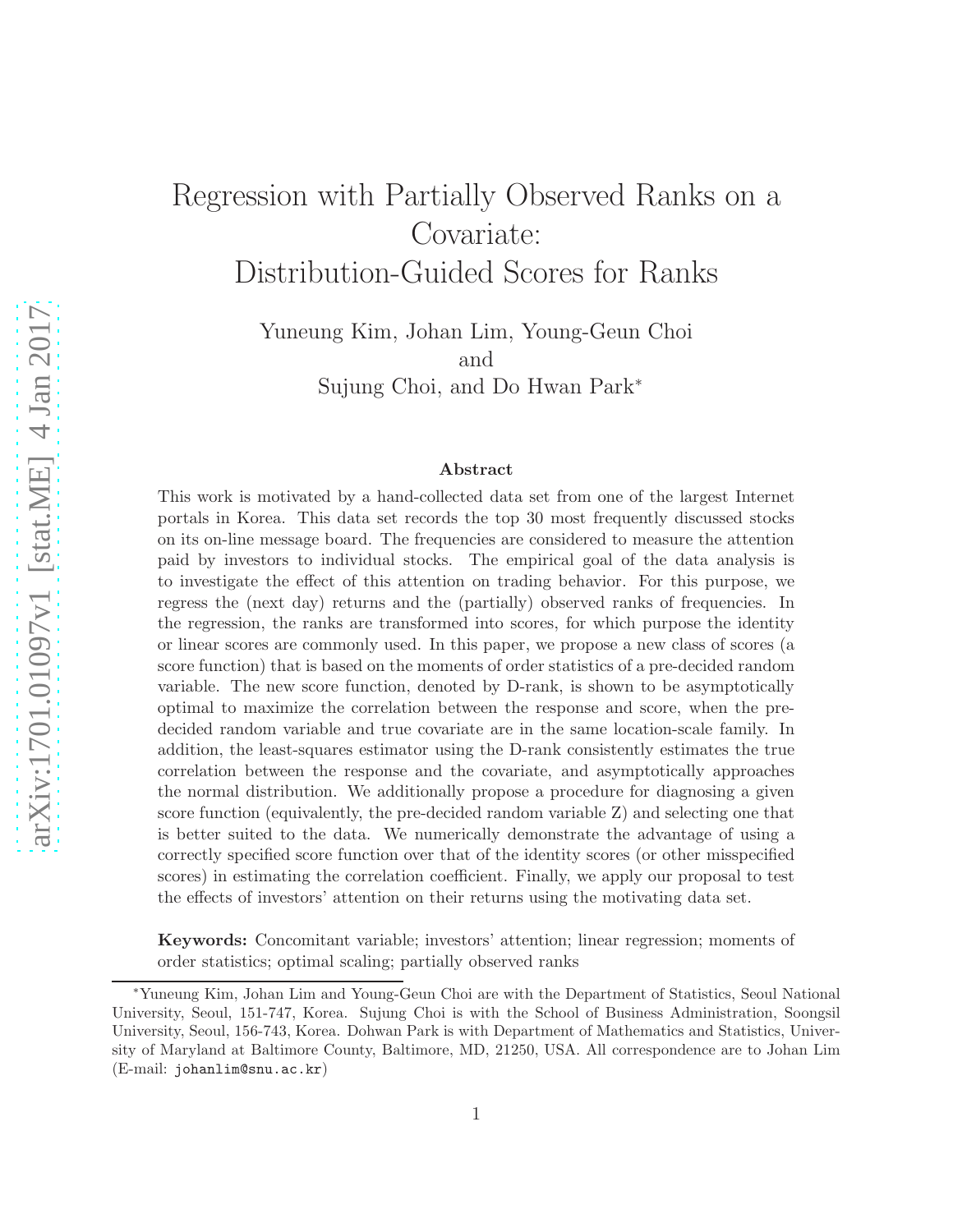### 1 Introduction

This paper is motivated by a hand-collected data set from Daum.net, the 2nd largest Internet portal in Korea. The Daum.net portal offers an on-line stock message board where investors can freely discuss specific stocks in which they might be interested. This portal also reports a ranked list of the top 30 stocks that are most frequently discussed by users on a daily basis. The data set was collected by the authors during the 537 trading days from October 4th, 2010, to November 23rd, 2012. Along with the rank data, we also collected financial data regarding individual companies from FnGuide (http://www.fnguide.com). These additional data include stock-day trading volumes classified in terms of different types of investors, stock prices, stock returns, and so on.

The purpose of analyzing the collected data is to investigate the shifts in stock returns caused by variations in investor attention. In finance, researchers are often interested in determining the motivations that drive buying and selling decisions in stock markets. It is commonly assumed that investors efficiently process relevant information in a timely manner, but in reality, it is nearly impossible to be efficient because of information overload. In particular, individual investors are often less sophisticated than are institutional investors and have a limited ability to process all relevant information. For this reason, individual investors may pay attention only to a limited amount of information, perhaps that which is relatively easy to access. The phenomenon of limited attention is a well-documented cognitive bias in the psychological literature [\(Kahneman](#page-26-0), [1973;](#page-26-0) [Camerer](#page-25-0), [2003\)](#page-25-0). This phenomenon affects the information-processing capacities of investors and thus may affect asset prices on the financial market. To empirically prove the effect of investor attention on stock returns, we regress the observed stock returns with respect to the partially observed ranks.

Regression on a (partially observed) rank covariate has not previously been extensively studied in the literature. A procedure that is commonly used in practice to address rank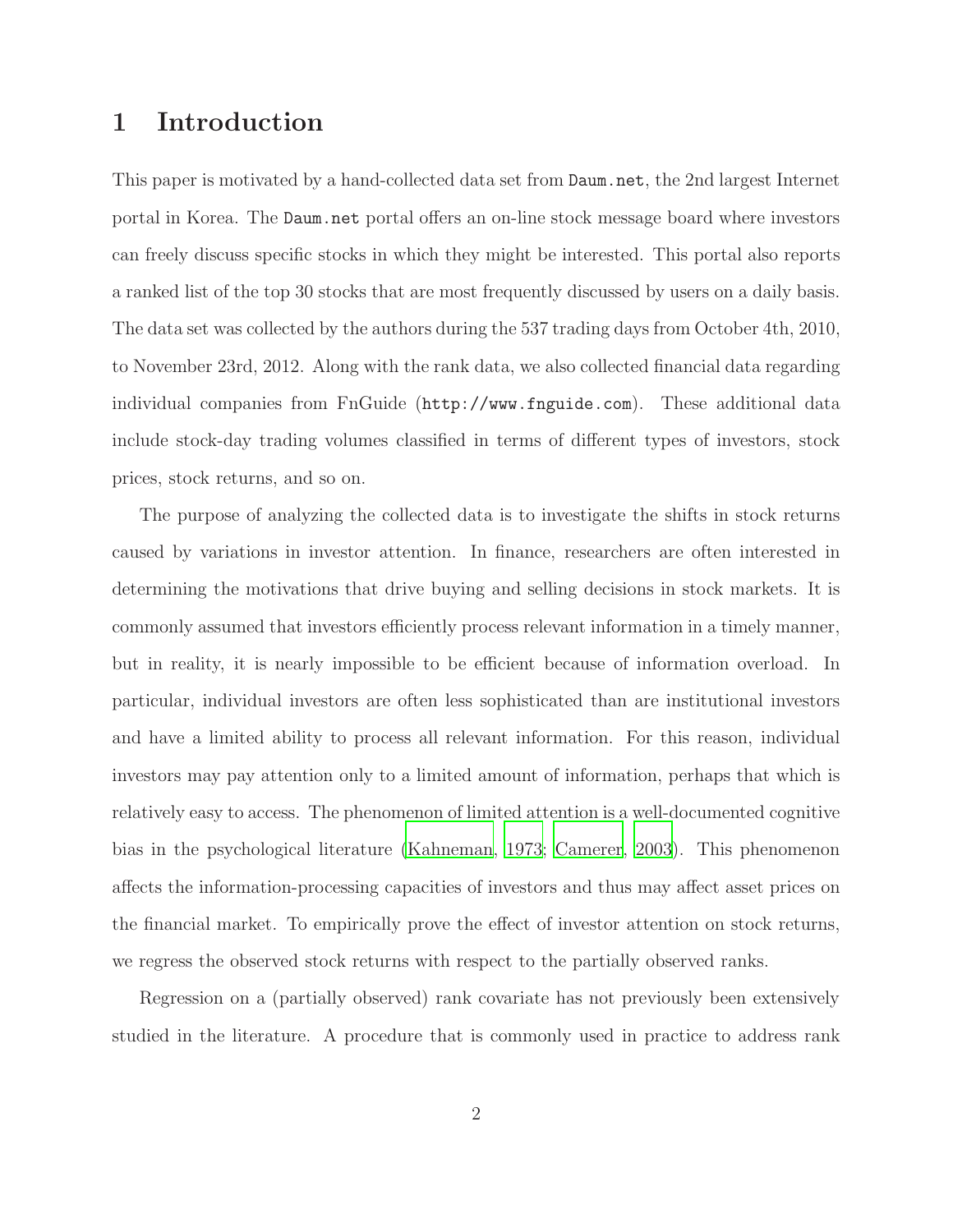covariates is to (i) regroup the ranks into only a few groups (if the number of ranks is high) and (ii) treat the regrouped ranks as an ordinal categorical variable. Ordered categorical variables frequently arise in various applications and have been studied extensively in the literature. Score-based analysis is most commonly used for this purpose; see Hajek (1968), [Hora and Conover \(1984](#page-26-2)), [Kimeldorf et al. \(1992\)](#page-27-0), [Zheng \(2008](#page-27-1)), [Gertheiss \(2014\)](#page-26-3) and the references therein. Thus, this typical two-step procedure for addressing a rank covariate is equivalent to defining a score function for the ranks. However, as in the case of ordinal categorical variables, such a score-based approach suffers from an inherent drawback related to the choice of the score function; different choices of scores may lead to conflicting conclusions in the analysis [\(Graubard and Korn](#page-26-4), [1987;](#page-26-4) [Ivanova and Berger](#page-26-5), [2001](#page-26-5); [Senn](#page-27-2), [2007](#page-27-2)). The recommendation for selecting the score function according to the literature is (i) to choose meaningful scores for the ordinal categorical variable based on domain knowledge of the data, (ii) to use equally spaced scores if scientifically plausible scores are not available (see [Graubard and Korn \(1987](#page-26-4))), and (iii) to find a optimal scaling transformed scores that maximize the correlation with the responses while preserving the assumed characteristics of the ordinal values[\(Linting et al., 2007;](#page-27-3) [Costantini et al., 2010;](#page-25-1) de [Leeuw and Mair](#page-26-6), [2009;](#page-26-6) [Mair, and de Leeuw](#page-27-4), [2010;](#page-27-4) [Jacoby](#page-26-7), [2016\)](#page-26-7).

In this paper, we seek to provide an efficient tool for approach (i) described above, for the case in which some qualitative knowledge is available regarding the ranks or the ranking variable (the variable that is ranked). More specifically, we propose a new set of score functions, denoted by D-rank, and study their use in linear regression. The proposed score function is based on the moments of order statistics (MOS) of a pre-decided random variable Z. This score function has several interesting properties related with the regression model, if the pre-decided random variable is correctly specified as listed below. Here, the correct specification implies it is within the same location-scale family with the true (unobserved) covariate X. First, the D-rank is asymptotically optimal in the sense that it maximizes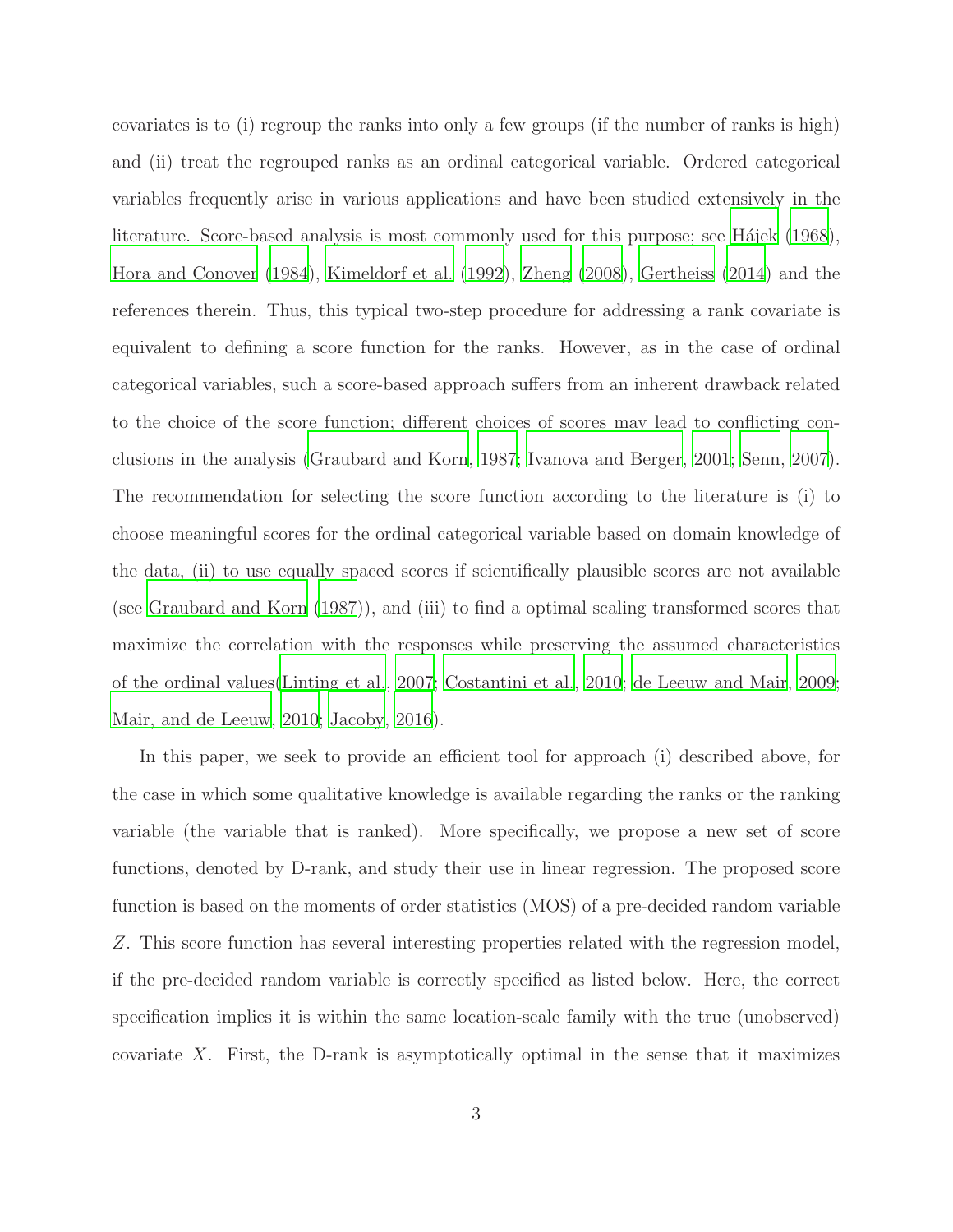the correlation between the response and score if the distribution of the D-rank is correctly specified. Second, the least-squares estimator using the D-rank consistently estimates the true correlation between the response and the covariate and asymptotically approaches the normal distribution. Finally, the residuals of the fitted regression allow us to diagnose the given score function (equivalently, the pre-decided random variable  $X$ ) and to provide a tool for selecting a score function that is better suited to the data.

The remainder of this paper is organized as follows. In Section 2, we study the properties of the proposed D-rank. In this section, we show that the proposed D-rank is asymptotically optimal to maximize the correlation between the response and score. In addition, We also demonstrate the asymptotic equivalence between the proposed score function and the quantile function; the quantile function may provide a better illustration of the qualitative features of the score function. In Section 3, we apply the score function to estimate the regression coefficient of the linear model or, more precisely, to estimate the correlation coefficient between the response and the scoring variable  $X$ . We prove that the least-squares estimator using the D-rank consistently estimates the correlation coefficient and is asymptotically normally distributed. In addition, we discuss the procedure for selecting an appropriate score function using the residuals. In Section 4, we numerically demonstrate that using the correctly specified score function significantly reduces the mean square error on the estimation of the correlation coefficient. In Section 5, we analyze the motivating data set to investigate the existence of the attention effect. Finally, in Section 6, we briefly summarize the paper and discuss the application of the proposed scores to regression using other auxiliary covariates.

### 2 Distribution-Guided Scores for Ranks (D-rank)

We consider a simple regression model in which only partial ranks of a covariate are observed. Specifically, suppose that  $\{(Y_i, X_i), i = 1, 2, ..., n\}$  is the complete set of observations, where  $Y_i$  is the variable of primary interest and  $X_i$  is the covariate related to  $Y_i$ . For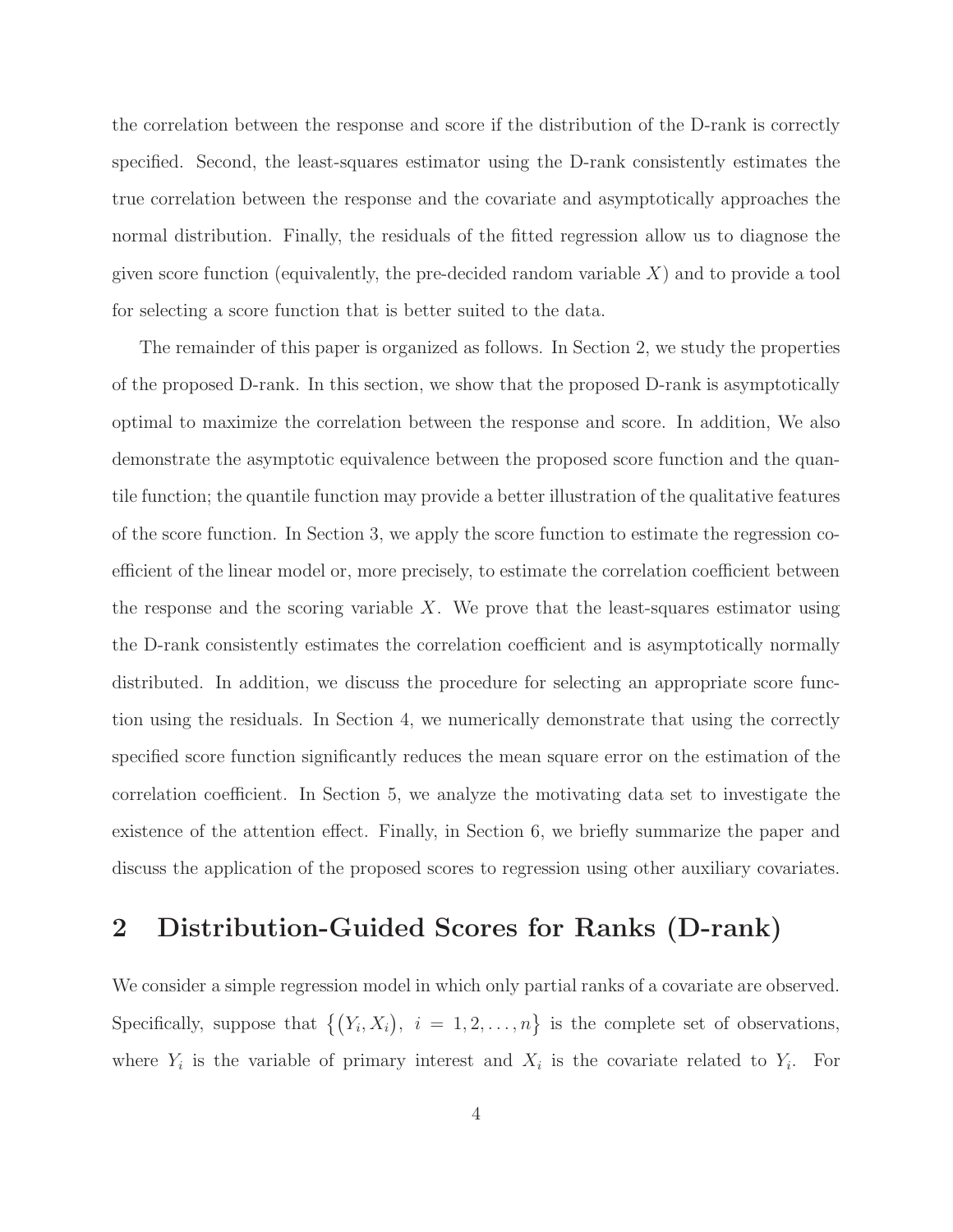example, in our rank data from  $\texttt{Daum.net}$ , for  $i=1,2,\ldots,n,$   $Y_i$  is a relevant outcome such as earning rate or trading volume,  $X_i$  is the "unobserved" investors' attention on the *i*th company measured by the frequency of on-line discussions, and  $R_i$  is the "observed" rank of  $X_i$  among  $X_1, X_2, \ldots, X_n$ . We make certain assumptions regarding the distributions of X and Y. We assume that the linear model of the relationship between  $X_i$  and  $Y_i$  is

<span id="page-4-0"></span>
$$
Y_i = \mu_Y + \rho \sigma_Y \frac{X_i - \mu_X}{\sigma_X} + \epsilon_i,
$$
\n(1)

where the  $\epsilon_i$ s are IID values from a distribution of mean 0 and variance  $\sigma_{\epsilon}^2$ . The objective of this paper is the estimation and inference of  $\rho = \text{corr}(Y, X)$  (or the regression coefficient between Y and X) based on the observed data  $\{(Y_i, R_i), i = 1, 2, ..., n\}$ . To do it, we aim to define a good score function  $S(r)$  for the observed rank r, and consider the regression of  $Y_{[r:n]}$  on  $S(r)$ , where  $Y_{[r:n]}$  is the response  $Y_i$  for  $R_i = r$ .

The D-rank, we propose in this paper, is a set of the MOS of pre-decided random variable Z, which we assume is in the same location-scale family of the true covariate X. To be specific, suppose that  $Z_1, Z_2, \ldots, Z_n$  are independent and identically distributed (IID) copies of the random variable Z and that  $Z_{(r:n)}$  is the corresponding rth-order statistic for  $r =$ 1, 2, ..., *n*. The D-rank defines the score of the rank r as  $S_n(r) = \alpha_{(r:n)} := E(Z_{(r:n)})$  for  $r = 1, 2, \ldots, n$ .

We first show that the D-rank maximizes the sample correlation between  $Y_{[r:n]}$  and  $\alpha_{(r:n)}$ ,  $r = 1, 2, \ldots, n$ , in asymptotic, among all increasing functions  $S_n(r) : \{1, 2, \ldots, n\} \to \mathbb{R}$ . Let  $\overline{S}_n(r)$  and  $\overline{\alpha}_{(r:n)}$  be the standardized scores (of  $S_n(r)$  and  $\alpha_{(r:n)}$ ) to make  $\sum_{r=1}^n \overline{S}_n(r)$  =  $\sum_{r=1}^{n} \overline{\alpha}_{(r:n)} = 0$  and  $\sum_{r=1}^{n} \overline{S}_{n}^{2}$  $n_n^2(r) = \sum_{r=1}^n \overline{\alpha}_{(r:n)}^2 = 1$ . Let  $\mathbf{S}_n$  and  $\overline{\mathbf{S}}_n$  be the collection of all increasing functions  $S_n(r)$  and  $\overline{S}_n(r)$ , respectively.

**Theorem 1.** Under the linear model  $(1)$ , if Z is in the location-scale family of X, the D-rank maximizes the limit of the sample correlation between  $Y_{[r:n]}$  and  $S_n(r)$  among  $S_n(r) \in \mathbf{S}_n$ :

$$
\lim_{n \to \infty} \frac{1}{n \cdot \widehat{\sigma}_Y} \sum_{r=1}^n \overline{S}_n(r) \big( Y_{[r:n]} - \overline{Y}_n \big),\tag{2}
$$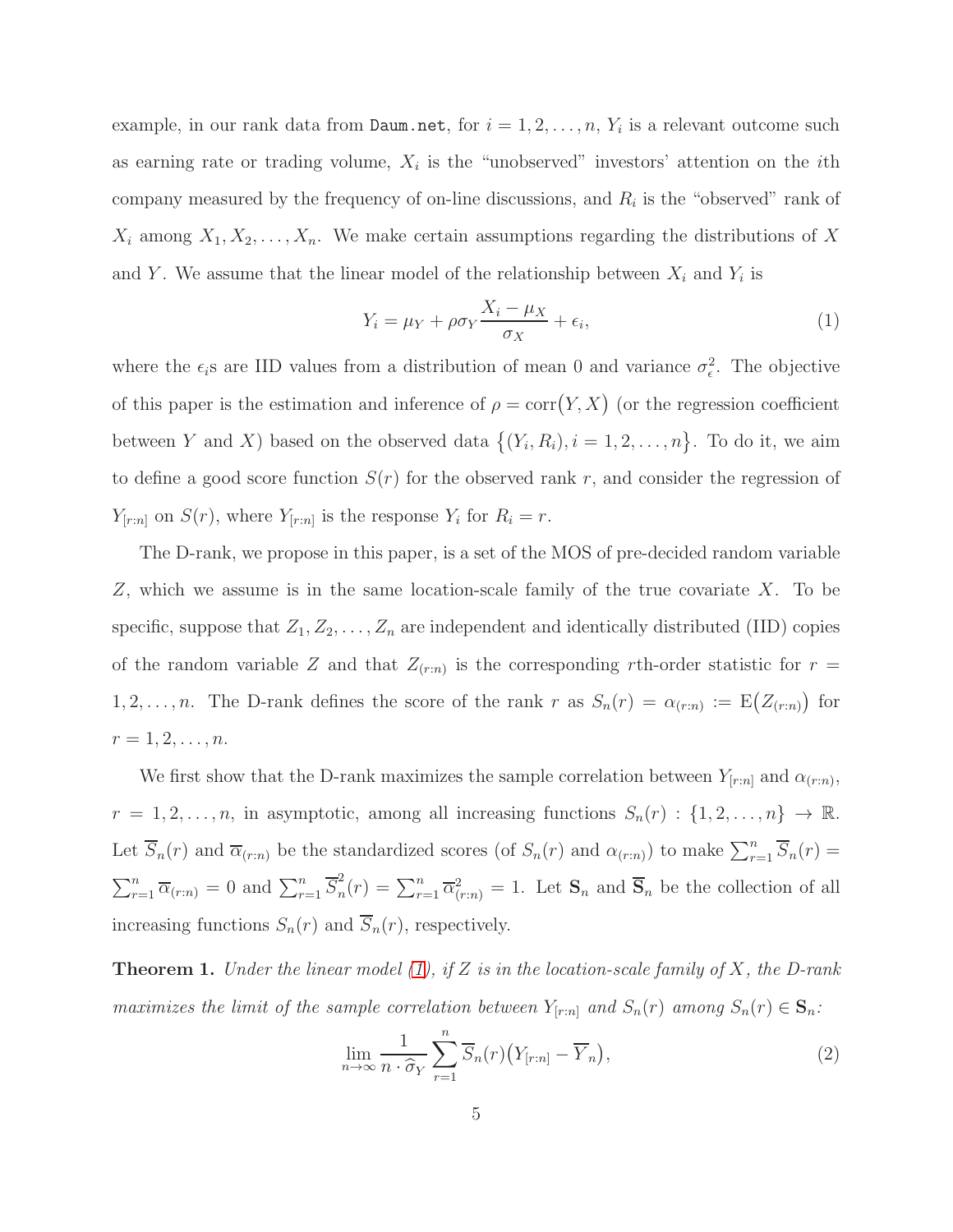where  $\widehat{\sigma}_Y^2 = \frac{1}{n}$  $\frac{1}{n}\sum_{r=1}^n (Y_{[r:n]} - \overline{Y}_n)^2$ .

The proof of Theorem 1 is followed in Appendix.

Theorem 1 shows the asymptotic optimality of the D-rank for the regression in view of optimal scaling in the literature. The optimal scaling finds optimally transformed scores that explain mostly well the assumed statistical model. It arises in various contexts including Gifi classification of non-linear multivariate analysis[\(de Leeuw and Mair, 2009](#page-26-6)), the aspect (correlational and non-cprrelational aspects) of multivariable[\(Mair, and de Leeuw](#page-27-4), [2010\)](#page-27-4), and non-linear principal component analysis[\(Linting et al., 2007;](#page-27-3) [Costantini et al., 2010\)](#page-25-1). Here, we adopt the idea of the optimal scaling in [Jacoby \(2016\)](#page-26-7), and find the transformation to maximize the correlation between the response and transformed scores. Theorem 1 above shows that the D-rank maximizes the correlation in asymptotic, if pre-determined distribution for the D-rank is correctly specified.

The proposed score is closely related to the quantile of the underlying distribution of Z. Let  $F_Z(z)$  for  $z \in \mathbb{R}$  and  $Q_Z(q)$  for  $q \in [0,1]$  be the cumulative distribution function (CDF) and the quantile function (QF), respectively, of Z. In the estimation of  $F_Z(z)$  for  $\{Z_i, i = 1, 2, \ldots, n\}$ , the rth-order statistic  $Z_{(r:n)}$  is the  $(r/n) \times 100$ -th percentile point of the empirical CDF, and thus, its expected value is approximately equal to  $Q_Z(r/n)$ . More specifically, given  $p_r = \frac{r}{n+1}$ ,  $q_r = 1 - p_r$ , and  $Q_r = Q_Z(p_r)$ , we can write

$$
\alpha_{(r:n)} = Q_r + \frac{p_r q_r}{2(n+2)} Q_r^{(2)} + O\left(\frac{1}{n^2}\right),
$$

where  $Q_r^{(2)} = -f'_Z(Q_r)/\{f_Z(Q_r)\}^3$  and  $f_Z(z)$  is the probability density function of Z, which is differentiable. We refer the reader to [David \(2003](#page-26-8), Section 4.6) for the details of the relationship between the MOS and the quantiles.

Consideration of the QF may provide a better understanding of the qualitative features of the proposed score function. Suppose we expect the score function  $S_n(r)$  is convex in tail (for  $r \geq [nc]$  for a constant c close to 1); in other words,  $S_n(r+1) - S_n(r) \geq S_n(r) - S_n(r-1)$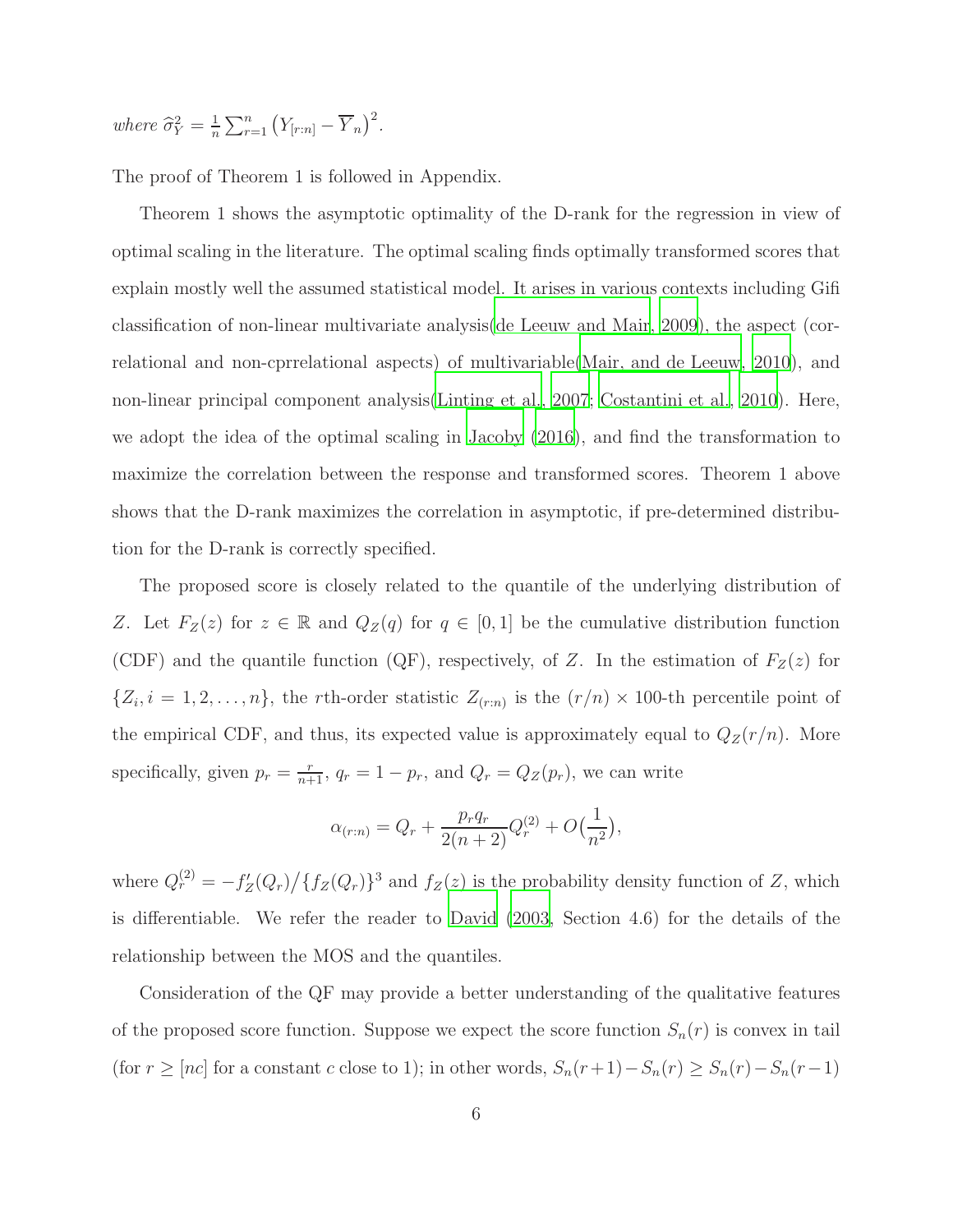for  $r \geq |nc|$ . From the equivalence between the MOS and quantiles, it is known that the convexity of the scores  $S_n(r)$  is approximately equal to that of the quantile function  $Q_Z(p)$ . Furthermore, the convexity of  $Q_Z(p)$  for  $p \geq c$  implies the following equivalent statements: (i)  $F(z)$  is concave in z, (ii)  $f'(z) \leq 0$  or (iii) log  $f(z)$  is decreasing in z, all for  $z \geq Q_Z([nc])$ .

### 3 Simple Linear Regression

In this section, we consider a simple regression model in which only partial ranks of a covariate are observed. Specifically, suppose that  $\{(Y_i, X_i), i = 1, 2, \ldots, n\}$  is the complete set of observations from the linear model [\(1\)](#page-4-0), and  $R_i$  is the rank of  $X_i$  among  $X_1, X_2, \ldots, X_n$ . The rank  $R_i$  of  $X_i$  is indirectly measured by the frequency of on-line discussions of the *i*th company.

In this paper, we consider the case in which the ranks  $R_i$  are partially observed in the sense that we observe only that  $U_i = R_i \mathbb{I}(R_i \le m) + m^+ \mathbb{I}(R_i > m)$  rather than  $R_i$ , where  $m<sup>+</sup>$  is an arbitrary constant that is greater than m. Finally, the observations are

$$
\{(Y_i, U_i), i = 1, 2, \ldots, n\}.
$$

We let  $Y_{[r:n]} = Y_i I(R_i = r)$  for  $r = 1, 2, ..., m$ , and denote the above partially observed data by  $Y_{[m]}$  for notational simplicity.

The objective of this section is to identify a good estimator of  $\rho = \text{corr}(Y, X)$  (or the regression coefficient between Y and X) and to test  $\mathcal{H}_0$ :  $\rho = 0$  versus  $\mathcal{H}_1$ :  $\rho \neq 0$  or  $\rho > 0$ using the observed data  $Y_{[m]}.$ 

#### 3.1 Least-Squares Estimator

To estimate  $\rho$ , we recall assumptions regarding the distributions of X and Y. We assume that the linear model of the relationship between  $X_i$  and  $Y_i$  is

$$
Y_i = \mu_Y + \rho \sigma_Y \frac{X_i - \mu_X}{\sigma_X} + \epsilon_i,
$$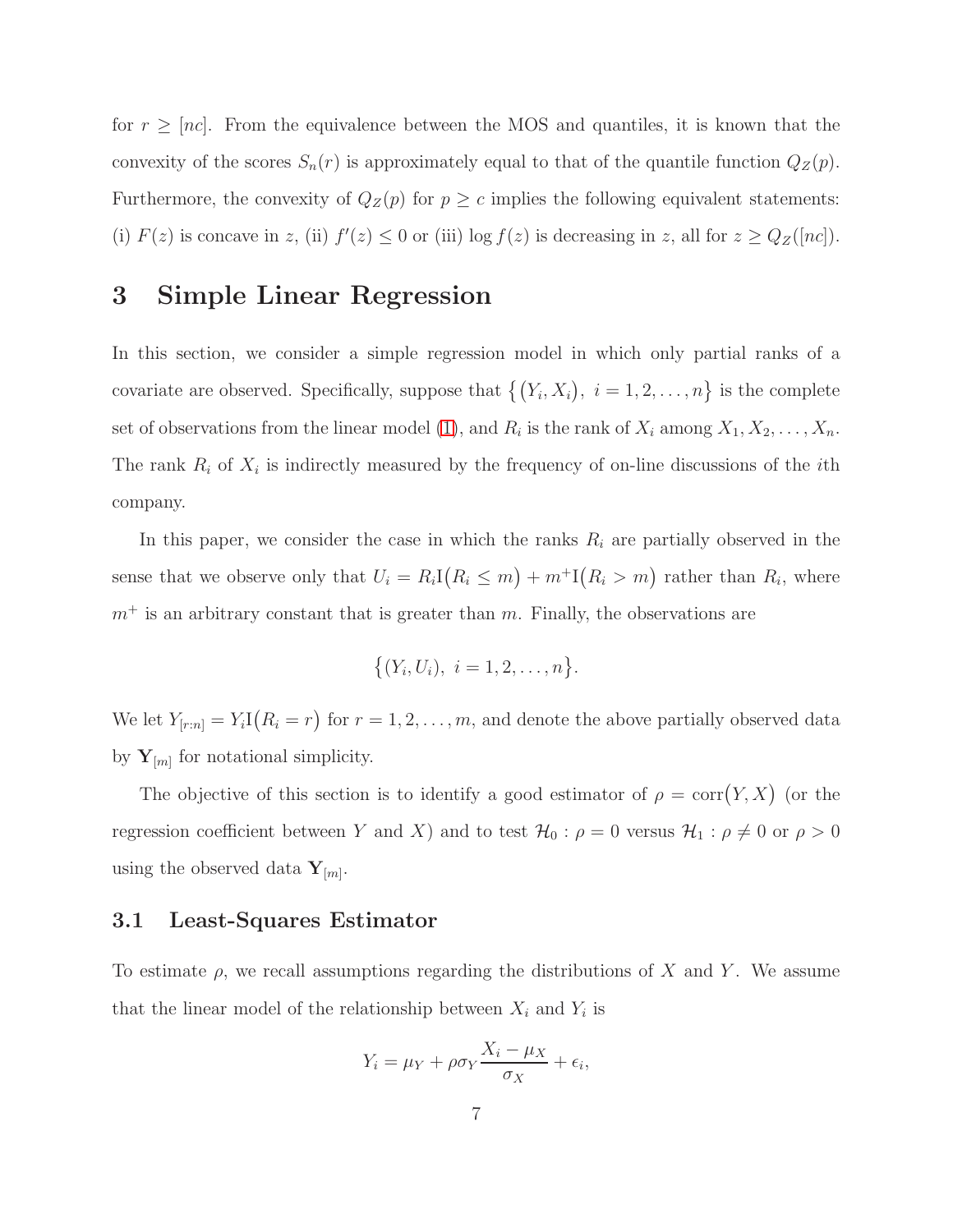where the  $\epsilon_i$ s are IID values from a distribution of mean 0 and variance  $\sigma_{\epsilon}^2$ . By ordering on the  $X_i$ s, we have for  $r = 1, \ldots, n$ 

<span id="page-7-0"></span>
$$
Y_{[r:n]} = \mu_Y + \rho \frac{\sigma_Y}{\sigma_X} \left( X_{(r:n)} - \mu_X \right) + \epsilon_{[r:n]}, \tag{3}
$$

where  $\rho = \text{corr}(Y, X)$  and

<span id="page-7-1"></span>
$$
E(Y_{[r:n]}) = \mu_Y + \rho \sigma_Y \alpha_{(r:n)} \tag{4}
$$
  

$$
var(Y_{[r:n]}) = \sigma_Y^2 (\rho^2 \beta_{(rr:n)} + 1 - \rho^2)
$$
  

$$
cov(Y_{[r:n]}, Y_{[s:n]}) = \rho^2 \sigma_Y^2 \beta_{(rs:n)}, r \neq s
$$

with

$$
\alpha_{(r:n)} = \mathcal{E}\left\{\frac{X_{(r:n)} - \mu_X}{\sigma_X}\right\} \quad \text{and} \quad \beta_{(rs:n)} = \text{Cov}\left(\frac{X_{(r:n)} - \mu_X}{\sigma_X}, \frac{X_{(s:n)} - \mu_X}{\sigma_X}\right)
$$

for  $r, s = 1, 2, \ldots, n$  [\(David and Galambos, 1974;](#page-26-9) [David](#page-26-8), [2003\)](#page-26-8).

<span id="page-7-2"></span>We are motivated by the identities [\(3\)](#page-7-0) and [\(4\)](#page-7-1) given above and propose the least-squares estimator

$$
\widehat{\rho}(s) \equiv \frac{1}{\widehat{\sigma}_Y} \cdot \frac{\sum_{r=1}^{[ns]} \alpha_{(r:n)} \{ Y_{[r:n]} - \widehat{\mu}_Y \}}{\sum_{r=1}^{[ns]} \alpha_{(r:n)}^2} \tag{5}
$$

as an estimator of  $\rho$  with  $s = m/n$ , where,  $\hat{\mu}_Y = \sum_{i=1}^n Y_i/n$  and  $\hat{\sigma}_Y^2 = \sum_{i=1}^n (Y_i - \hat{\mu}_Y)^2/n$  are the empirical estimators of the mean and variance, respectively, of Y .

We claim that, if  $X$  is drawn from a location-scale family generated by  $Z$ , then the least-squares estimator  $\hat{\rho}(s)$  with  $s = m/n$  in [\(5\)](#page-7-2), that is calculated based on the partial observations  $\mathbf{Y}_{[m]}$ , is consistent and asymptotically normally distributed with an appropriate scale, as shown in Theorem 2. Suppose that

$$
\Psi_n^{\text{I}}(s) := \frac{1}{n} \sum_{r=1}^{[ns]} \alpha_{(r:n)}^2 \sigma_{(r:n)}^2, \Psi_n^{\text{II}}(s) := \frac{1}{n} \sum_{r=1}^{[ns]} \sum_{r=1}^{[ns]} \alpha_{(r1:n)} \alpha_{(r2:n)} \beta_{(r1,r2:n)}^2, \text{ and } \Phi_n(s) := \frac{1}{n} \sum_{r=1}^{[ns]} \alpha_{(r:n)}^2,
$$

where  $\sigma_{(r:n)}^2 = \sigma^2(X_{(r:n)})$ , and let  $\Psi_{\infty}^{\text{I}}(s)$ ,  $\Psi_{\infty}^{\text{II}}(s)$  and  $\Phi_{\infty}(s)$  be the limits of  $\Psi_n^{\text{I}}(s)$ ,  $\Psi_n^{\text{II}}(s)$ and  $\Phi_n(s)$ , respectively (under the assumption that they exist).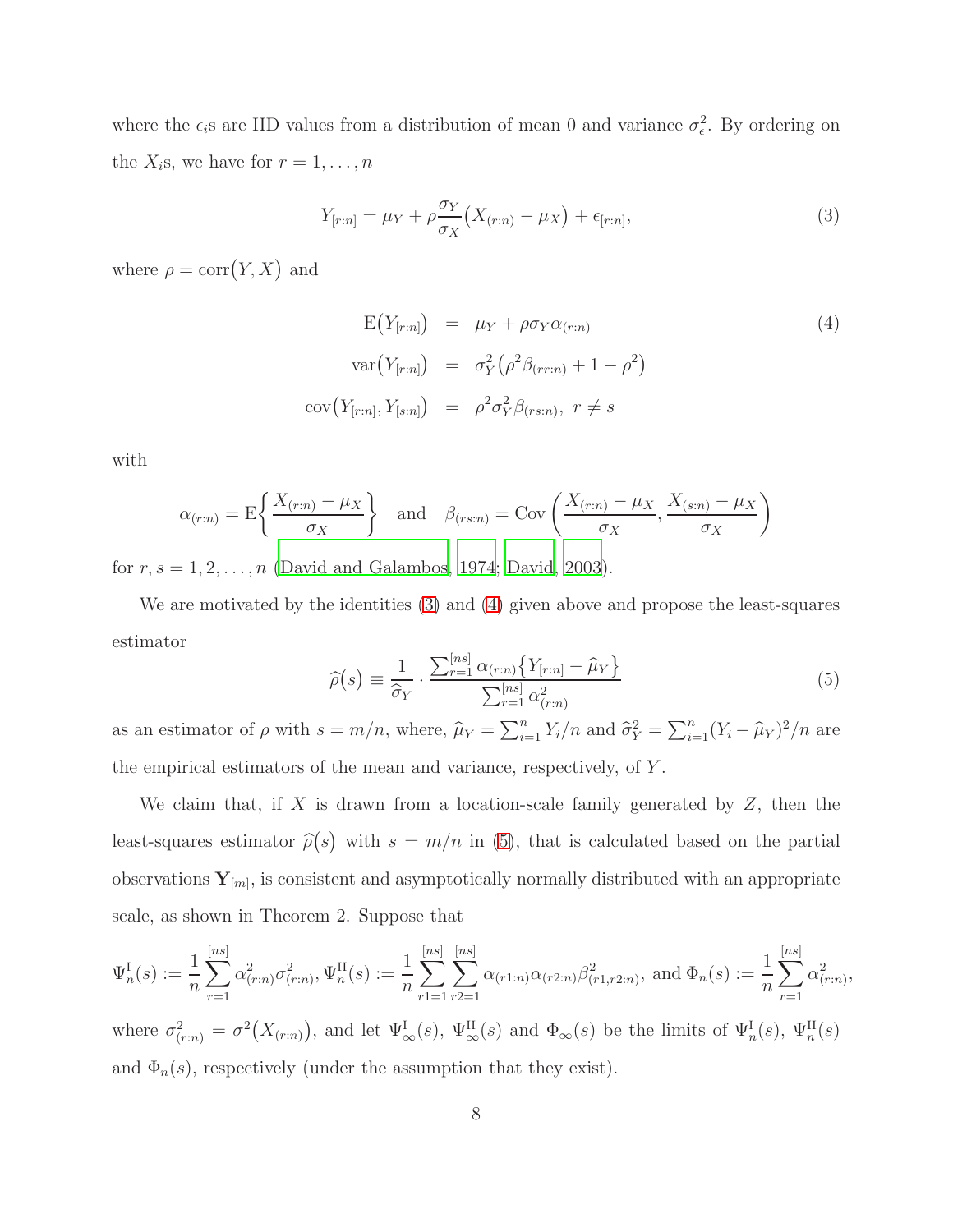**Theorem 2.** Under the assumption that X is drawn from a distribution of a location-scale family with a finite variance, the distribution of  $\sqrt{n}(\widehat{\rho}(s)-\rho)$  converges to the normal distribution of mean 0 and variance  $\{\Psi_{\infty}^{I}(s)/\sigma_{Y}^{2} + \rho^{2}\Psi_{\infty}^{II}(s)\}/\Phi_{\infty}^{2}(s)$ .

The proof of Theorem 2 is provided in the Appendix.

We conclude this section with two remarks regarding Theorem 2. First, in Theorem 2, from the tower property of the conditional expectation,

$$
\operatorname{var}(\sqrt{n}\widehat{\rho}) > \frac{1}{(1/n)\sum_{r=1}^{[ns]} \alpha_{(r:n)}^2} \ge \frac{1}{\operatorname{var}(X)} = 1,
$$

and when  $\rho = 0$ , the asymptotic variance of  $\sqrt{n}\hat{\rho}$  is larger than 1, which is the variance of the least-squares estimator in the case where  $X$  is completely observed. Second, it is possible to test the hypothesis  $\mathcal{H}_0: \rho = 0$  using the statistic  $T = \sqrt{n}\hat{\rho}$ , which has an asymptotically normal distribution of mean 0 and variance  $1/\Phi_{\infty}(s)$ .

#### 3.2 Residual Analysis

As in the classical linear model, the residuals can provide guidance for identifying a better model and score function. The residuals are defined as  $e_{[r:n]}^* = (Y_{[r:n]} - \mu_Y)/\sigma_Y - \hat{\rho}\alpha_{(r:n)}$  for  $r = 1, 2, \ldots, [ns]$ . Statistical properties of the residuals, which are analogous to those in the classical linear model, are summarized as follows.

Theorem 3. Under the assumptions of Theorem 2, the following statements are true for the residuals: (i)  $E(e_{i}^*)$  $\binom{*}{[r:n]} = 0; (ii)$ 

$$
\begin{split} \text{var}(e_{[r:n]}^*) &= \left\{ \rho^2 \beta_{(rr:n)} + \left( 1 - \rho^2 \right) \right\} + \alpha_{(r:n)}^2 \frac{1}{n \sigma_Y^2} \frac{\Psi_n^I(s)}{\Phi_n^2(s)} - 2 \frac{1}{\sum_{r=1}^{[ns]} \alpha_{(r:n)}^2} \\ &\times \left\{ \rho^2 \sum_{w=1}^{[ns]} \alpha_{(w:n)} \alpha_{(r:n)} \beta_{(rw:n)} + \alpha_{(r:n)}^2 (1 - \rho^2) \right\} \end{split}
$$

(iii)  $E(e_{[r:n]}^*\alpha_{(r:n)})=0$ ; and (iv)  $E(e_{[r}^*\alpha_{[r:n]}))$  $\hat{Y}_{[r:n]}^* \hat{Y}_{[r:n]}^* = 0, \text{ where } \hat{Y}_{[r:n]}^* = \mu_Y - \hat{\rho} \alpha_{(r:n)}.$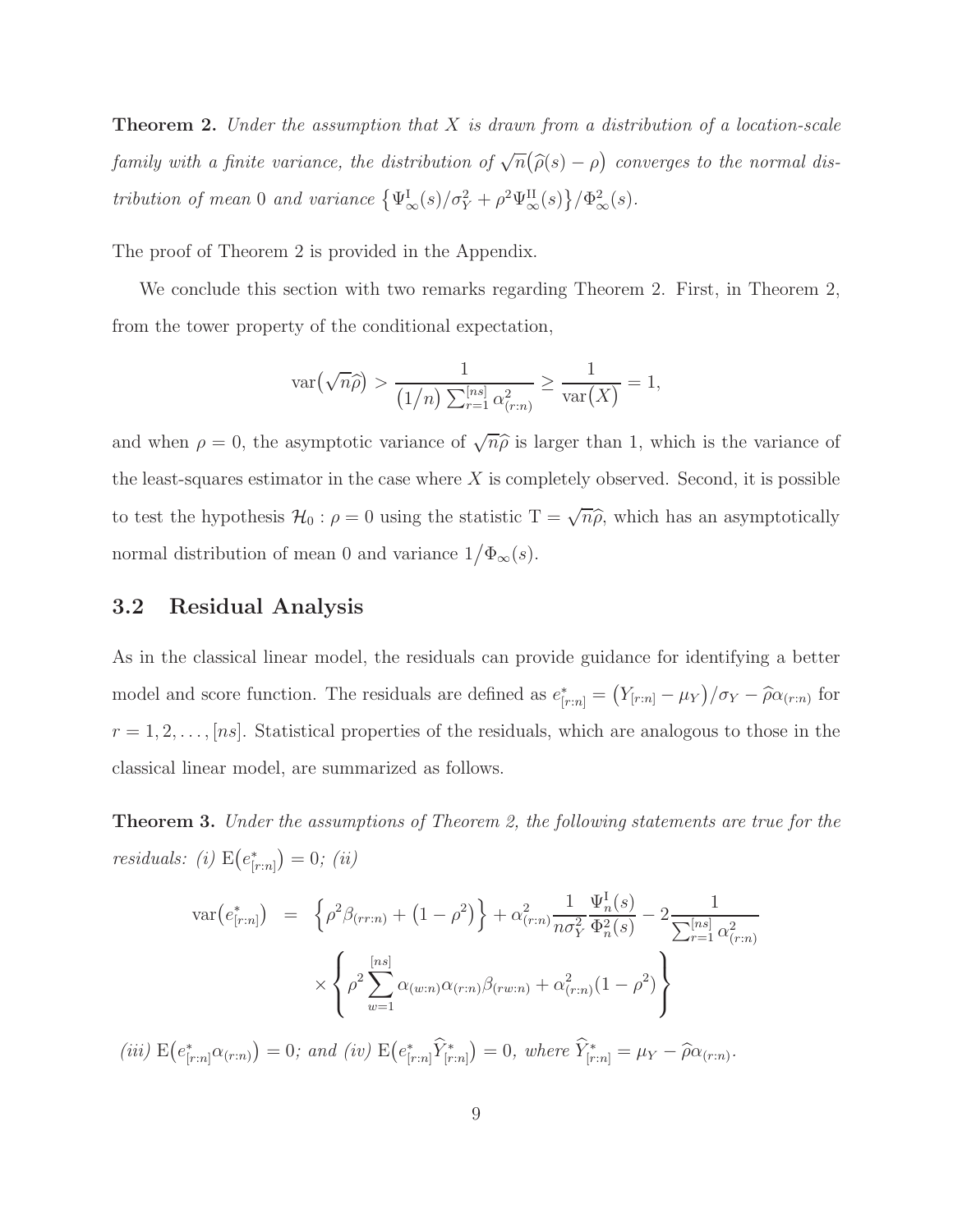The proof of Theorem 3 requires only simple algebra and is thus omitted here. The theorem states that the residuals have mean 0 and finite variance, and also states that they are uncorrelated with the scores  $\alpha_{(r:n)}$  and the predicted values  $Y_{[r:n]}$ . Thus, the residual plots, which are the plots of (i) r versus  $e_{i}^*$  $\zeta_{[r:n]}^*$ , (ii)  $\alpha_{(r:n)}$  versus  $e_{[r:n]}^*$  $\hat{r}_{[r:n]}$ , and (iii)  $\hat{Y}_{[r:n]}$  versus  $e_{[r}^*$  $_{[r:n]}^*$ have the same interpretations as those of the classical linear model. We plug in  $\mu_Y$  and  $\sigma_Y$ with their empirical estimators and use  $e_{[r:n]} = (Y_{[r:n]} - \hat{\mu}_Y -)/\hat{\sigma}_Y - \hat{\rho}\alpha_{(r:n)}$ .

The residual sum of squares may be another useful tool for measuring the goodness of fit of the proposed model, as in the classical linear model. The residual sum of squares in our model is defined as

$$
RSS = \sum_{r=1}^{[ns]} \left( \frac{Y_{[r:n]} - \widehat{\mu}_Y}{\widehat{\sigma}_Y} - \widehat{Y}_{[r:n]} \right)^2
$$

and will be used along with the residual plots as a guide for selecting a better score function.

Finally, the proposed least-squares estimator [\(5\)](#page-7-2) assumes that the regression line between  $\alpha_{(r:n)}$  and  $(Y_{[r:n]} - \widehat{\mu}_Y)$  has an intercept (at the y axis) of 0. Thus, if the model (or the score function) is correctly specified, then the intercept estimated by the regression (with intercept) should be close to 0, and the estimated intercept therefore serves as a measure for checking the correctness of the score function. Note that the regression (without intercept) performed in this paper is based on observations of the top  $|ns|$  ranks and assumes that the function passes through the origin (see Figure 4).

#### 3.3 An Estimator with Unranked Observations

The least-squares estimator presented in Section 3.2 does not fully use the information contained in  ${Y_{[r:n]} := Y_i I(R_i = r), r > m}$ ; it is used only to estimate  $\mu_Y$  and  $\sigma_Y$ , not to estimate  $\rho$  itself. In this section, we briefly demonstrate how  $\hat{\rho}$  can be modified to incorporate these unranked observations.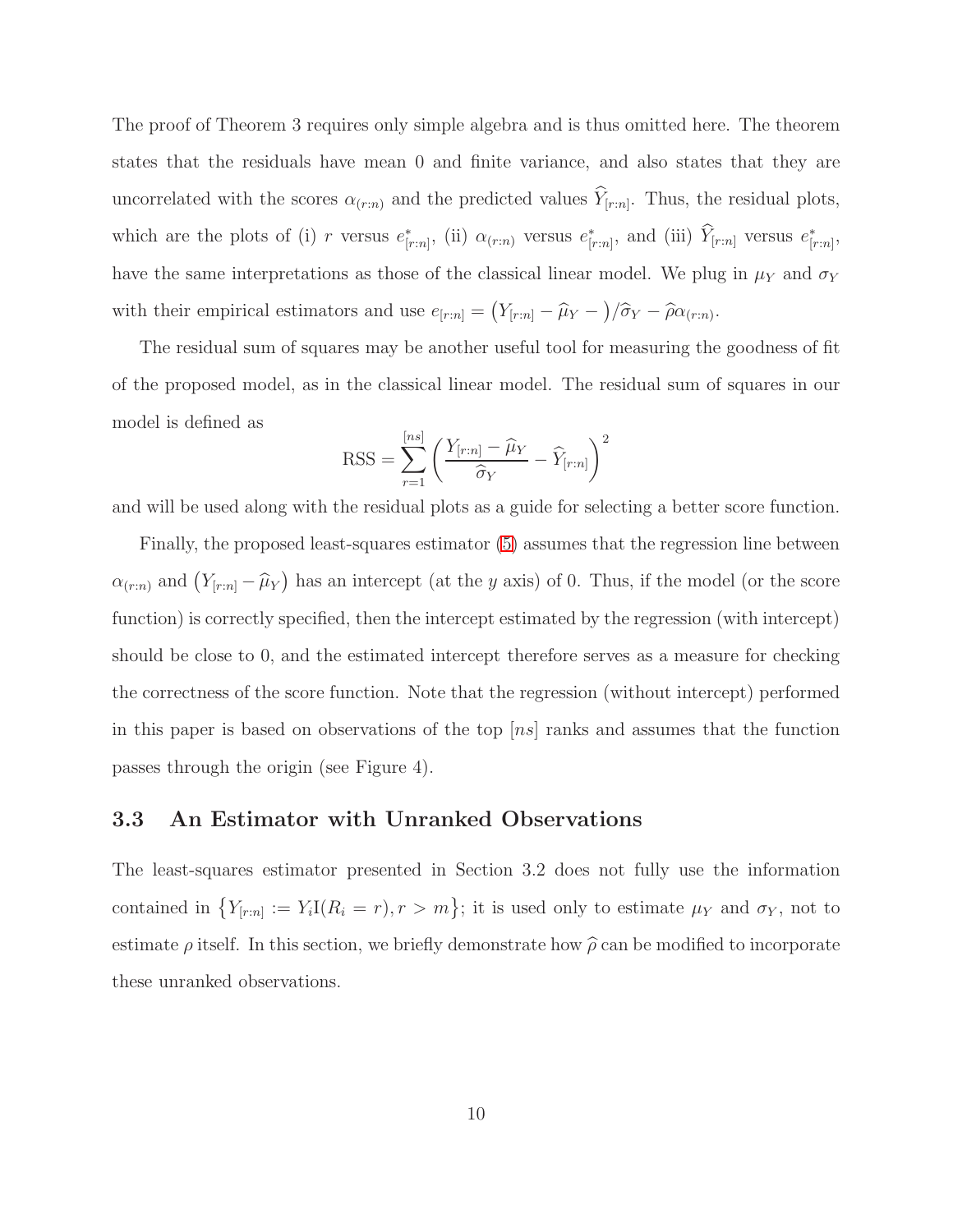We consider the following modified estimator:

$$
\widehat{\rho}_{m}(s) \equiv \frac{1}{\widehat{\sigma}_{Y}} \cdot \frac{\sum_{r=1}^{[ns]} \alpha_{(r:n)} \{Y_{[r:n]} - \widehat{\mu}_{Y}\} + (n - [ns]) \overline{\alpha}_{[ns] +} (\overline{Y}_{[ns] +} - \widehat{\mu})}{\sum_{r=1}^{[ns]} \alpha_{(r:n)}^{2} + (n - [ns]) \overline{\alpha}_{[ns] +}^{2}},
$$

where  $\overline{\alpha}_{[ns]+} = \sum_{r=[ns]+1}^{n} \alpha_{(r:n)} / (n - [ns])$  and  $\overline{Y}_{[ns]+} = \sum_{r=[ns]+1}^{n} Y_{[r:n]} / (n - [ns])$ . This modified estimator also asymptotically approaches the normal distribution. Specifically, suppose that

$$
\widetilde{\alpha}_{(r:n)} = \begin{cases}\n\alpha_{(r:n)} & r = 1, 2, \dots, [ns], \\
\overline{\alpha}_{[ns]+} & r = [ns] + 1, [ns] + 2, \dots, n.\n\end{cases}
$$

We also suppose that

 $\widetilde{\Psi}_{n}^{I}(s) = (1/n) \left\{ \sum_{r=1}^{n} \widetilde{\alpha}_{(r:n)}^{2} \sigma_{(r:n)}^{2} \right\}$  $\Big\}, \widetilde{\Psi}_n^{\text{II}}(s) = (1/n) \left\{ \sum_{r=1}^n \sum_{r=1}^n \widetilde{\alpha}_{(r1:n)} \widetilde{\alpha}_{(r2:n)} \beta_{(r1,r2:n)}^2 \right\}$  $\}$  and  $\widetilde{\Phi}_n(s) = (1/n) \sum_{r=1}^n \widetilde{\alpha}_{(r:n)}^2$ . As in the previous section,  $(1/n)$ -scaled limits of  $\widetilde{\Psi}_n^{\text{I}}(s)$ ,  $\widetilde{\Psi}_n^{\text{II}}(s)$ and  $\widetilde{\Phi}_n(s)$  exist; let the limits be  $\widetilde{\Psi}^{\text{I}}_{\infty}(s) = \lim_{n \to \infty} \widetilde{\Psi}^{\text{I}}_n(s)/n$ ,  $\widetilde{\Psi}^{\text{II}}_{\infty}(s) = \lim_{n \to \infty} \widetilde{\Psi}^{\text{II}}_n(s)/n$  and  $\tilde{\Phi}_{\infty}(s) = \lim_{n \to \infty} \tilde{\Phi}_n(s)/n$ , respectively. Then, we can write the following theorem.

**Theorem 4.** Under the same assumptions as those of Theorem 2, the distribution of  $\sqrt{n}(\widehat{\rho}_m(s)$ p) converges to the normal distribution with mean 0 and variance  $(\widetilde{\Psi}^{\rm I}_{\infty}(s)/\sigma^2_Y + \rho^2 \widetilde{\Psi}^{\rm II}_{\infty}(s))/\widetilde{\Phi}^2_{\infty}(s)$ 

Proof.

$$
\sqrt{n}(\widehat{\rho}_{m} - \rho) = \sqrt{n} \Biggl\{ \frac{1}{\sum_{r=1}^{[ns]} \alpha_{(r:n)}^{2} + (n - [ns]) \overline{\alpha}_{[ns]+}^{2}} \times \Biggl\{ \left( \sum_{r=1}^{[ns]} \alpha_{(r:n)} \Biggl( Y_{[r:n]} - \widehat{\mu}_{Y} \Biggr) + (n - [ns]) \overline{\alpha}_{[ns]+} \Bigl( \overline{Y}_{[ns]+} - \widehat{\mu}_{Y} \Biggr) \right) - \rho \Biggr\}
$$
  

$$
= \sqrt{n} \Biggl( \frac{1}{\widehat{\sigma}_{Y}} \frac{\sum_{r=1}^{n} \widetilde{\alpha}_{(r:n)} \Bigl( Y_{[r:n]} - \widehat{\mu}_{Y} \Bigr)}{\sum_{r=1}^{n} \widetilde{\alpha}_{(r:n)}^{2}} - \rho \Biggr),
$$

the distribution of which converges to the normal distribution with mean 0 and variance  $\left(\widetilde{\Psi}_{\infty}^{\text{I}}(s)/\sigma_{Y}^{2}+\rho^{2}\widetilde{\Psi}_{\infty}^{\text{II}}(s)\right)/\widetilde{\Phi}_{\infty}^{2}(s)$  following the same arguments presented in the proof of Theorem 2.  $\Box$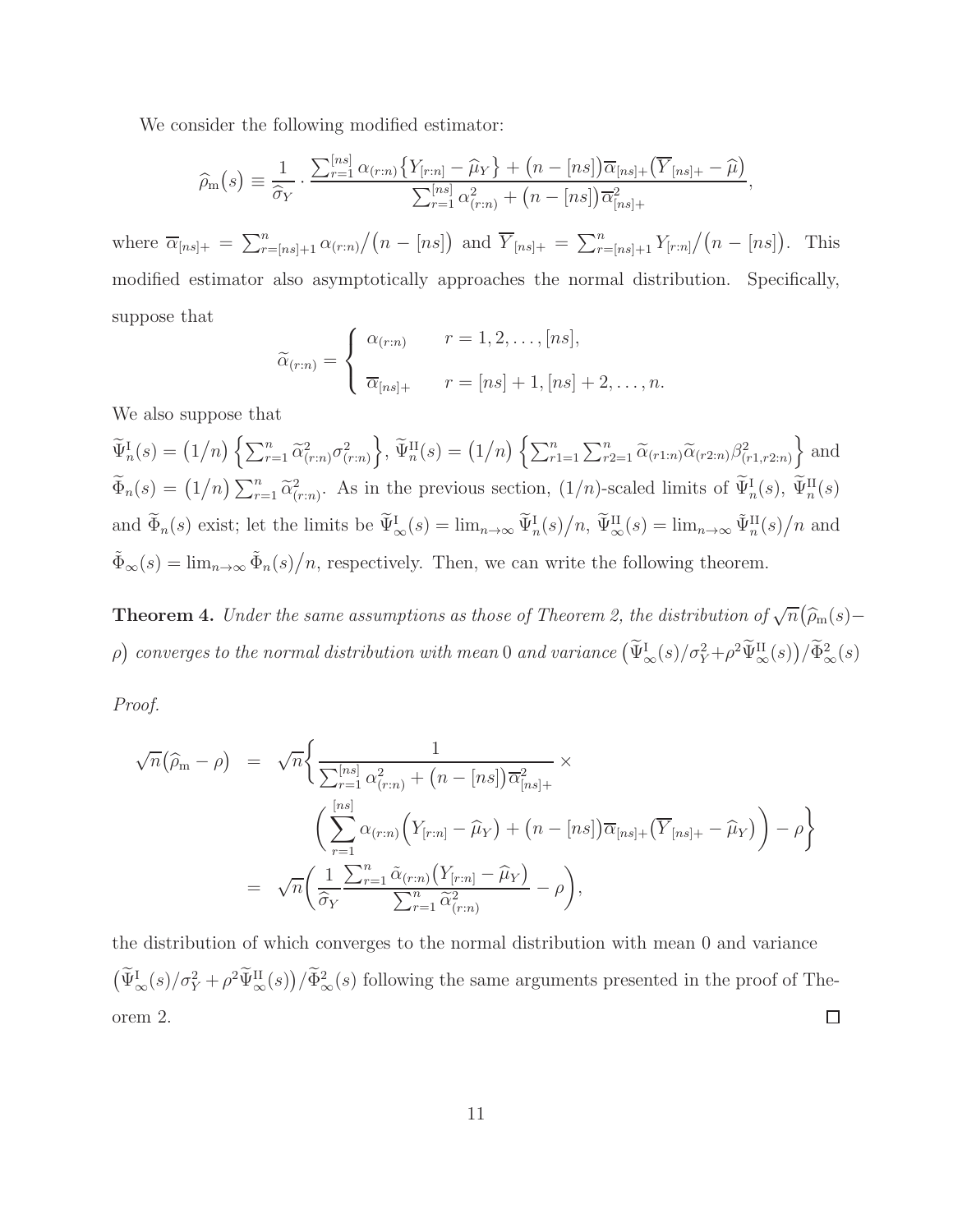### 4 Numerical Study

In this section, we numerically investigate the advantage we can gain by choosing the correct score function to estimate  $\rho = \text{corr}(Y, X)$ . The performance of an estimator is measured in terms of its bias and its mean square error (MSE), which we numerically estimate based on 1000 simulated data sets and the estimators obtained therefrom.

The data sets are generated from the regression model  $Y_i = \beta_0 + \beta_1 X_i + \epsilon_i, i = 1, 2, \ldots, n$ , where the  $\epsilon_i$  are independently drawn from  $N(0, 1)$ . We consider three distributions for X: the uniform distribution on  $[0, 1]$ , the standard normal distribution, and the gamma distribution with mean 1 and variance 1/3. As stated in Section 2, the score function of the uniform distribution is almost equivalent to the identity score function  $S_n(r) = r$ . However, the normal distribution and the gamma distribution have heavier tails than does the uniform distribution, and their score functions are convex in the right tail. We set the parameters δ to ensure that  $ρ = 0$ , 0.3, 0.5 and 0.7, where  $ρ = δ/σ<sub>Y</sub>$ . Finally, in each considered case, the sample size  $n$  and the number of partially observed ranks  $m$  are set to all possible combinations of  $n = 500$  or 2000 and  $r = 20$ , 50, or 100. When estimating  $\rho$ , we apply four different scores, including the proposed MOS-based score functions obtained from the three distributions listed above and the identity score function, which is commonly used in practice. The approximated bias and MSE values are reported in Tables 1 and 2.

We can observe several interesting findings from these tables. First, the correctly specified score function performs better than do others when there exists a strong correlation between X and Y (when  $\rho$  is large). However, when  $\rho = 0$ , there is almost no difference among the four considered scores. Second, as the number of observations increases, in the sense that either  $r$  or  $n$  increases, the superiority of the correctly specified scores with respect to the others becomes apparent even when  $\rho$  is not large. Third, as conjectured in the previous section, the scores based on the uniform distribution perform almost identically to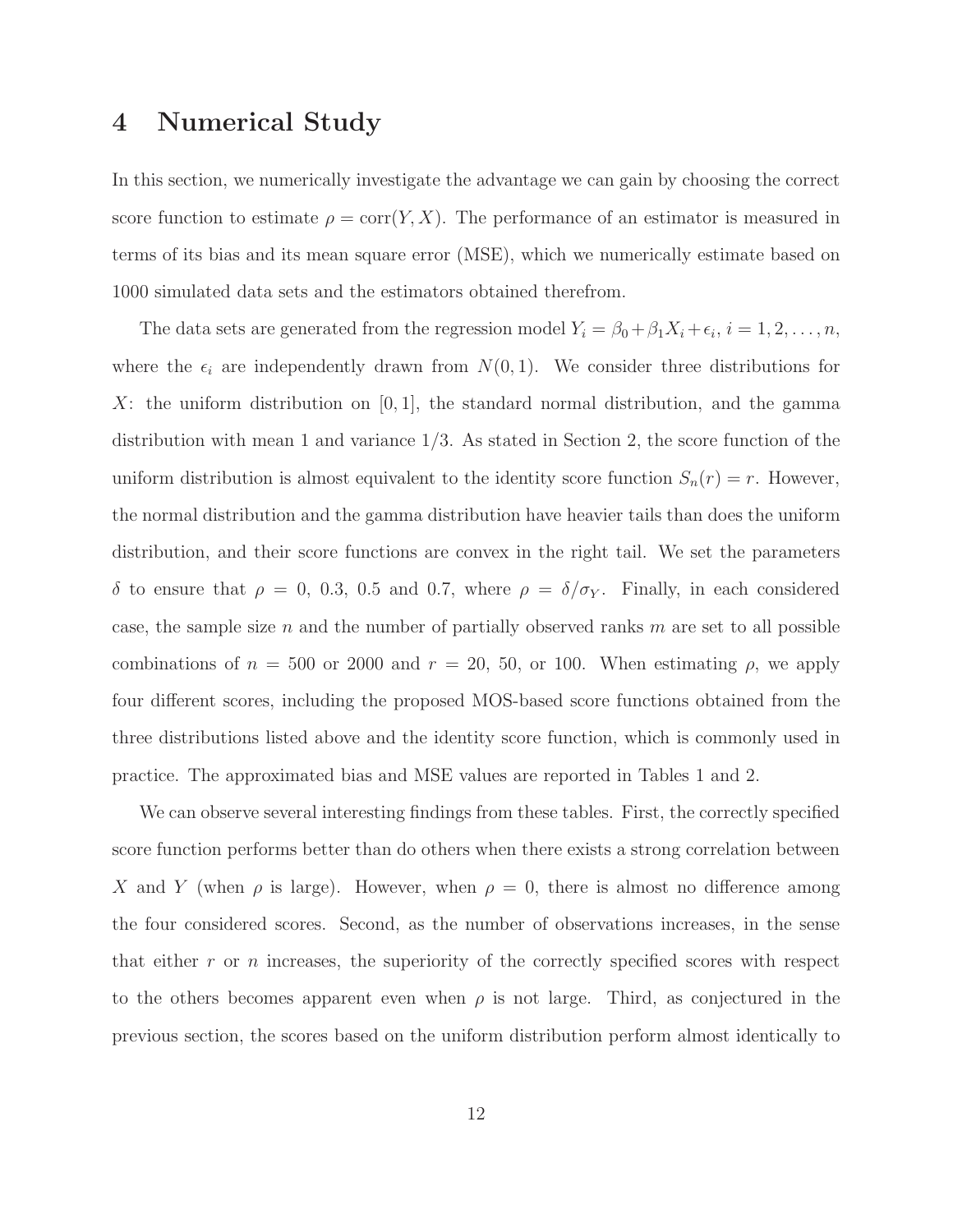the identity scores. Finally, the differences between the correctly specified scores and the others are significant regardless of  $\rho$  or the sample size (r or n) when the distribution of X has a heavier right tail (the gamma distribution).

### 5 Data Examples

#### 5.1 Data Description

To investigate how the attention of investors affects stock returns, we merge the handcollected Daum.net rank data set and the financial data from FnGuide. We illustrate how the returns of attention-grabbing stocks fluctuate around the event dates when investors pay attention to these stocks. The variables to be used in the analysis are as follows. (1) "R": The rank of an individual stock on day t; if the rank value is 1, then the stock is the most frequently discussed stock on the Daum stock message board on that day. This is the key variable that measures the degree of investor attention. (2) "RN": Raw returns on day  $t+1$ (the next day)  $(\%)$ , which is of primary interest and is the quantity that we wish to predict. (3)" R0": Raw returns on day t (%). (4) "R1": Raw returns on day t−1 (%). (5) "R2": Raw returns on day  $t - 2$  (%). (6) "R3": Raw returns on day  $t - 3$  (%). (7) "R4": Raw returns on day  $t-4$  (%). (8) "R5": Raw returns on day  $t-5$  (%). (9) "ME": Market capitalization (1 trillion Korean won). (10) "T": Turnover ratio defined as the trading volume divided by the number of outstanding shares. (11) "TA": Turnover ratio defined as the trading volume divided by market capitalization.

#### 5.2 Attention and Predictive Stock Returns

As stated previously, the primary goal of our analysis is to determine how the returns of attention-grabbing stocks will fluctuate around the event dates when investors pay attention to these stocks. The next-day return can also be influenced by several other factors in addition to investor attention. To account for the effects of these other factors, we consider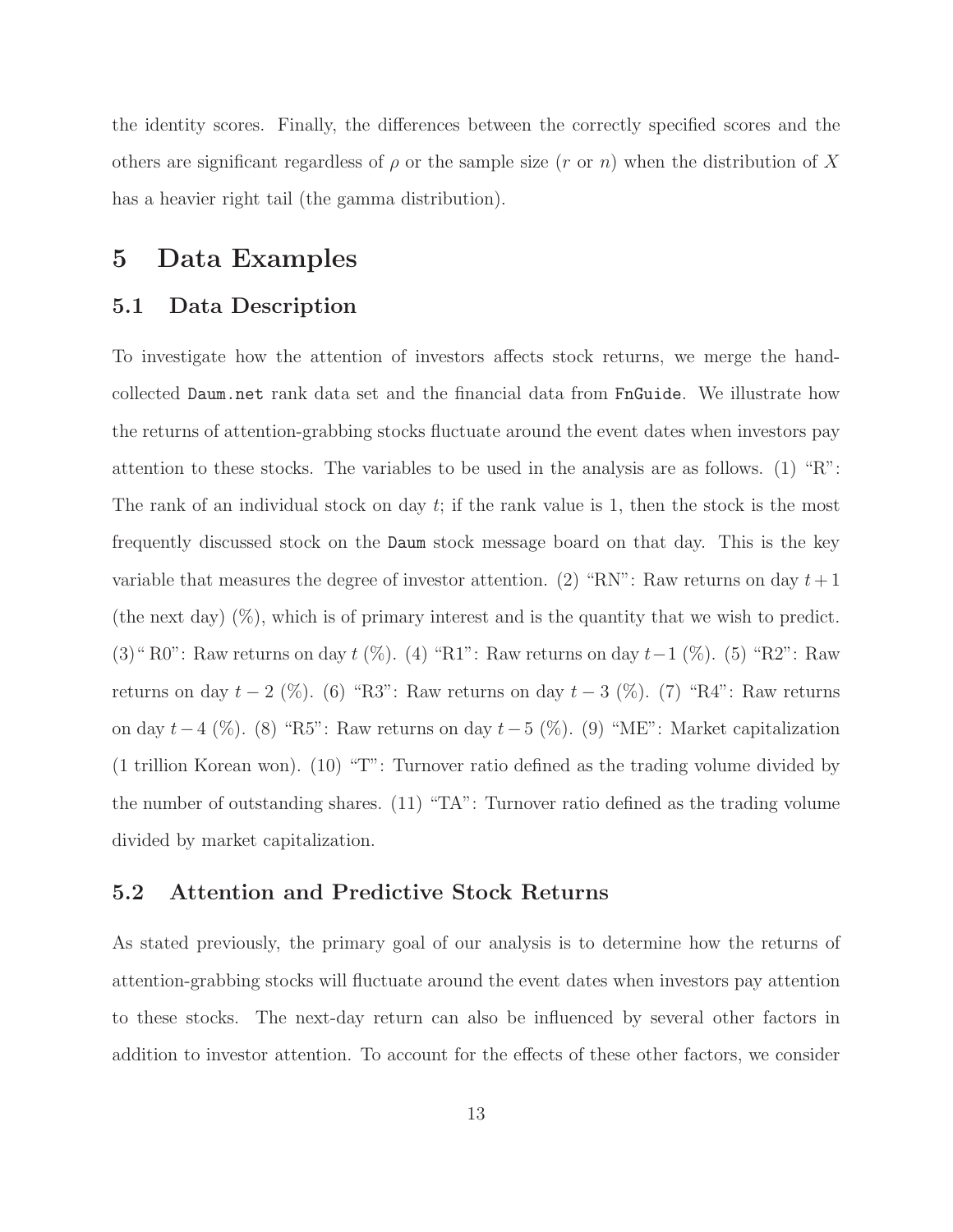|           |        |                         | $\overline{U(0,1)}$ |                  | N(0,1)              |                  | G(3,3)           |                  |
|-----------|--------|-------------------------|---------------------|------------------|---------------------|------------------|------------------|------------------|
|           | $\rho$ | Dist                    | <b>Bias</b>         | <b>MSE</b>       | <b>Bias</b>         | MSE              | <b>Bias</b>      | <b>MSE</b>       |
|           | 0.0    | 1:N                     | 0.0009              | 0.0167           | $-0.0009$           | 0.0165           | $-0.0025$        | 0.0184           |
|           |        | U                       | $-0.0009$           | 0.0175           | $-0.0027$           | 0.0174           | 0.0051           | 0.0170           |
|           |        | N                       | $-0.0032$           | 0.0103           | 0.0009              | 0.0104           | 0.0008           | 0.0097           |
|           |        | G                       | 0.0001              | 0.0059           | $-0.0044$           | 0.0059           | $-0.0021$        | 0.0057           |
|           | 0.3    | $1:\!N$                 | $-0.0003$           | 0.0161           | 0.0923              | 0.0243           | 0.2090           | 0.0600           |
|           |        | U                       | 0.0026              | 0.0158           | 0.0900              | 0.0256           | 0.2122           | 0.0603           |
|           |        | N                       | $-0.0715$           | 0.0141           | $-0.0010$           | 0.0098           | 0.0990           | 0.0194           |
| $r = 20$  |        | G                       | $-0.1287$           | 0.0218           | $-0.0794$           | 0.0118           | $-0.0024$        | 0.0057           |
|           | 0.5    | $1:\!N$                 | 0.0012              | 0.0127           | 0.1437              | 0.0336           | 0.3430           | 0.1327           |
|           |        | U                       | 0.0035              | 0.0121           | 0.1474              | 0.0351           | 0.3476           | 0.1354           |
|           |        | $\mathbf N$             | $-0.1217$           | 0.0222           | 0.0009              | 0.0078           | 0.1566           | 0.0330           |
|           |        | G                       | $-0.2180$           | 0.0518           | $-0.1241$           | 0.0197           | $-0.0022$        | 0.0052           |
|           | 0.7    | $1:\!N$                 | $-0.0025$           | 0.0087           | 0.2057              | 0.0522           | 0.4916           | 0.2535           |
|           |        | U                       | $-0.0003$           | 0.0090           | 0.2053              | 0.0517           | 0.4886           | 0.2505           |
|           |        | N                       | $-0.1693$           | 0.0334           | $-0.0009$           | 0.0057           | 0.2266           | 0.0584           |
|           |        | G                       | $-0.3051$           | 0.0958           | $-0.1750$           | 0.0338           | $-0.0057$        | 0.0040           |
|           | 0.0    | $1:\overline{\text{N}}$ | 0.0011              | 0.0077           | 0.0007              | 0.0076           | $-0.0020$        | 0.0069           |
|           |        | U                       | $-0.0019$           | 0.0075           | $-0.0005$           | 0.0071           | 0.0034           | 0.0076           |
|           |        | N                       | $-0.0038$           | 0.0056           | 0.0008              | 0.0054           | 0.0008           | 0.0053           |
|           |        | G                       | $-0.0016$           | 0.0035           | 0.0004              | 0.0039           | 0.0004           | 0.0034           |
|           | 0.3    | 1:N                     | $-0.0033$           | 0.0064           | 0.0405              | 0.0083           | 0.1116           | 0.0196           |
|           |        | U                       | $-0.0002$           | 0.0066           | 0.0427              | 0.0082           | 0.1112           | 0.0187           |
|           |        | $\mathbf N$             | $-0.0418$           | 0.0067           | $-0.0025$           | 0.0051           | 0.0735           | 0.0110           |
| $r = 50$  |        | G                       | $-0.0988$           | 0.0131           | $-0.0604$           | 0.0066           | $-0.0029$        | 0.0037           |
|           | 0.5    | $1:\!N$                 | 0.0022              | 0.0050           | 0.0657              | 0.0096           | 0.1878           | 0.0413           |
|           |        | U                       | $-0.0011$           | 0.0049           | 0.0687              | 0.0101           | 0.1882           | 0.0408           |
|           |        | N                       | $-0.0717$           | 0.0093           | 0.0022              | 0.0040           | 0.1217           | 0.0192           |
|           |        | G                       | $-0.1652$           | 0.0298           | $-0.0982$           | 0.0123           | $-0.0023$        | 0.0031           |
|           | 0.7    | 1:N                     | $-0.0006$           | 0.0035           | 0.0897              | 0.0116           | 0.2655           | 0.0744           |
|           |        | U                       | 0.0006              | 0.0035           | 0.0975              | 0.0133           | 0.2641           | 0.0736           |
|           |        | N                       | $-0.0998$           | 0.0127           | 0.0044              | 0.0026           | 0.1655           | 0.0307           |
|           | 0.0    | G<br>1:N                | $-0.2293$<br>0.0005 | 0.0544<br>0.0042 | $-0.1401$<br>0.0005 | 0.0216<br>0.0042 | 0.0040<br>0.0040 | 0.0021<br>0.0042 |
| $r = 100$ |        | U                       |                     |                  | 0.0000              | 0.0043           | $-0.0021$        | 0.0039           |
|           |        | N                       | $-0.0017$<br>0.0003 | 0.0040<br>0.0035 | $-0.0029$           | 0.0036           | $-0.0012$        | 0.0040           |
|           |        | G                       | 0.0003              | 0.0028           | 0.0005              | 0.0027           | 0.0007           | 0.0027           |
|           | 0.3    | $1:\!N$                 | 0.0013              | 0.0035           | 0.0107              | 0.0034           | 0.0490           | 0.0061           |
|           |        | U                       | 0.0008              | 0.0037           | 0.0099              | 0.0036           | 0.0498           | 0.0062           |
|           |        | N                       | $-0.0210$           | 0.0033           | 0.0005              | 0.0034           | 0.0517           | 0.0063           |
|           |        | G                       | $-0.0714$           | 0.0074           | $-0.0479$           | 0.0049           | $-0.0038$        | 0.0026           |
|           | 0.5    | 1:N                     | 0.0003              | 0.0028           | 0.0161              | 0.0031           | 0.0896           | 0.0110           |
|           |        | U                       | $-0.0002$           | 0.0028           | 0.0152              | 0.0031           | 0.0890           | 0.0108           |
|           |        | N                       | $-0.0352$           | 0.0036           | $-0.0011$           | 0.0025           | 0.0836           | 0.0096           |
|           |        | G                       | $-0.1187$           | 0.0159           | $-0.0823$           | 0.0088           | $-0.0035$        | 0.0020           |
|           | 0.7    | $1:\!N$                 | 0.0008              | 0.0017           | 0.0230              | 0.0022           | 0.1210           | 0.0166           |
|           |        | U                       | 0.0004              | 0.0017           | 0.0225              | 0.0023           | 0.1247           | 0.0175           |
|           |        | Ν                       | $-0.0468$           | 0.0038           | $-0.0002$           | 0.0017           | 0.1186           | 0.0158           |
|           |        | G                       | $-0.1689$           | 0.0297           | $-0.1140$           | 0.0143           | $-0.0016$        | 0.0014           |

Table 1:  $n = 500$ : In the MSE columns, the numbers in bold-faced text are the smallest among the evaluated score functions. In both the bias and MSE columns, the underlined numbers are the true values (those from the correctly specified score functions).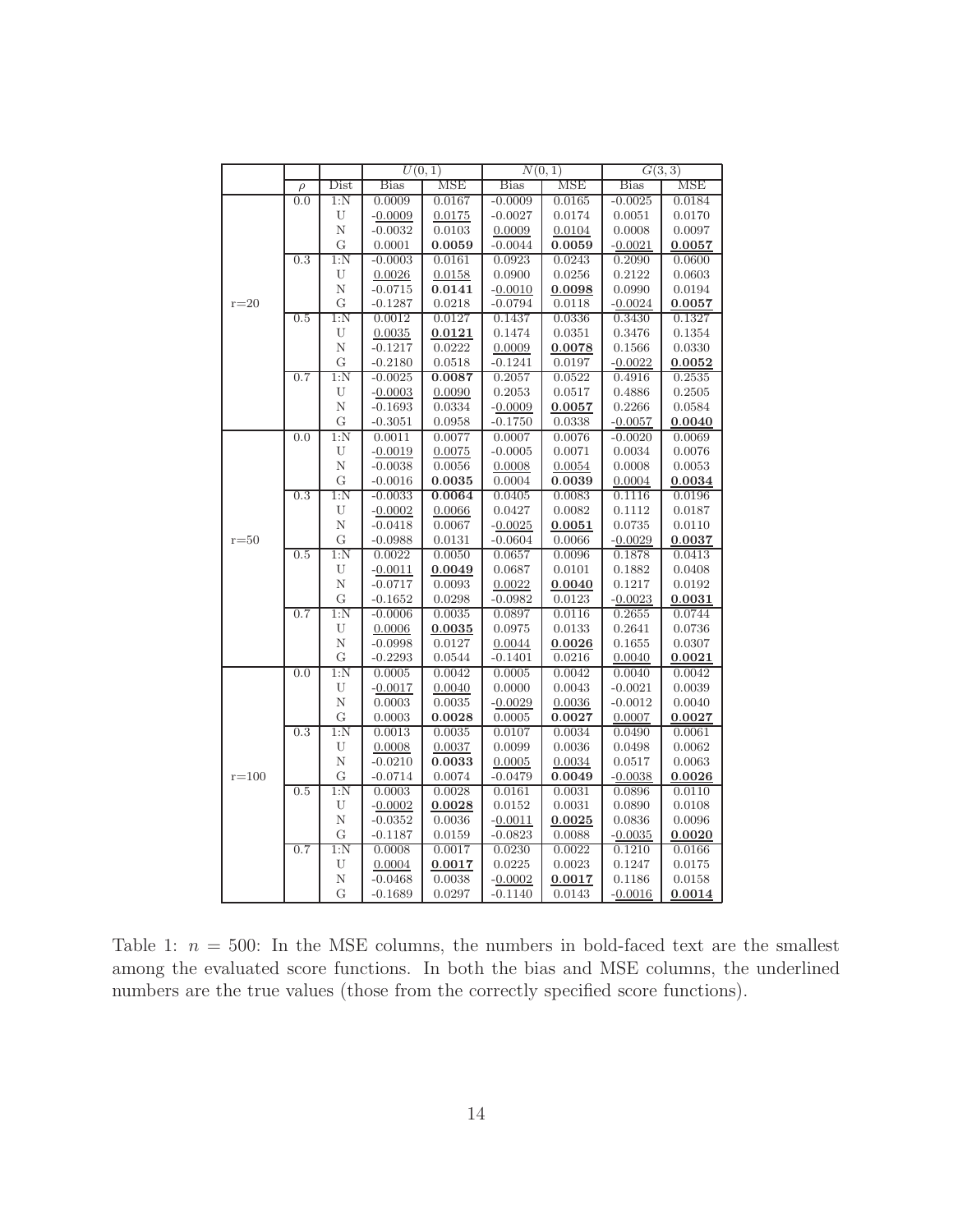|           |        |                  | $\overline{U(0,1)}$    |            | $\overline{N(0,1)}$ |        | G(3,3)      |            |
|-----------|--------|------------------|------------------------|------------|---------------------|--------|-------------|------------|
|           | $\rho$ | Dist             | <b>Bias</b>            | <b>MSE</b> | <b>Bias</b>         | MSE    | <b>Bias</b> | <b>MSE</b> |
|           | 0.0    | 1:N              | $-0.0007$              | 0.0173     | 0.0000              | 0.0168 | 0.0006      | 0.0165     |
|           |        | U                | 0.0077                 | 0.0168     | 0.0029              | 0.0166 | 0.0066      | 0.0170     |
|           |        | N                | $-0.0042$              | 0.0072     | $-0.0023$           | 0.0069 | 0.0008      | 0.0068     |
|           |        | G                | $-0.0014$              | 0.0032     | 0.0017              | 0.0034 | 0.0005      | 0.0031     |
|           | 0.3    | 1:N              | $-0.0020$              | 0.0157     | 0.1650              | 0.0433 | 0.3691      | 0.1519     |
|           |        | U                | $-0.0033$              | 0.0158     | 0.1630              | 0.0427 | 0.3707      | 0.1537     |
| $r=20$    |        | Ν                | $-0.1068$              | 0.0174     | 0.0028              | 0.0062 | 0.1319      | 0.0249     |
|           |        | G                | $-0.1680$              | 0.0312     | $-0.0925$           | 0.0118 | 0.0041      | 0.0031     |
|           | 0.5    | 1:N              | $-0.0053$              | 0.0123     | 0.2821              | 0.0931 | 0.6109      | 0.3891     |
|           |        | U                | 0.0009                 | 0.0122     | 0.2714              | 0.0870 | 0.6163      | 0.3952     |
|           |        | N                | $-0.1822$              | 0.0387     | $-0.0010$           | 0.0056 | 0.2238      | 0.0566     |
|           |        | G                | $-0.2821$              | 0.0821     | $-0.1537$           | 0.0263 | 0.0020      | 0.0031     |
|           | 0.7    | 1:N              | $-0.0013$              | 0.0083     | 0.3825              | 0.1558 | 0.8650      | 0.7618     |
|           |        | U                | 0.0030                 | 0.0091     | 0.3859              | 0.1586 | 0.8623      | 0.7575     |
|           |        | $\mathbf N$      | $-0.2528$              | 0.0671     | 0.0014              | 0.0039 | 0.3113      | 0.1026     |
|           |        | G                | $-0.3936$              | 0.1567     | $-0.2182$           | 0.0496 | 0.0037      | 0.0029     |
|           | 0.0    | 1:N              | $-0.0013$              | 0.0071     | 0.0012              | 0.0070 | 0.0009      | 0.0071     |
|           |        | U                | 0.0024                 | 0.0071     | 0.0020              | 0.0066 | $-0.0008$   | 0.0075     |
|           |        | $\mathbf N$      | 0.0015                 | 0.0036     | 0.0040              | 0.0038 | $-0.0007$   | 0.0033     |
|           |        | G                | 0.0002                 | 0.0018     | $-0.0009$           | 0.0018 | 0.0011      | 0.0019     |
|           | 0.3    | $1:\!N$          | 0.0016                 | 0.0062     | 0.1147              | 0.0196 | 0.2589      | 0.0737     |
|           |        | U                | $-0.0028$              | 0.0062     | 0.1136              | 0.0192 | 0.2667      | 0.0776     |
|           |        | $\mathbf N$      | $-0.0851$              | 0.0102     | 0.0012              | 0.0035 | 0.1121      | 0.0159     |
| $r = 50$  |        | G                | $-0.1456$              | 0.0229     | $-0.0818$           | 0.0083 | 0.0002      | 0.0018     |
|           | 0.5    | 1:N              | 0.0025                 | 0.0051     | 0.1953              | 0.0436 | 0.4396      | 0.1988     |
|           |        | U                | $-0.0008$              | 0.0048     | 0.1928              | 0.0426 | 0.4389      | 0.1986     |
|           |        | Ν                | $-0.1486$              | 0.0246     | $-0.0006$           | 0.0025 | 0.1854      | 0.0376     |
|           |        | G                | $-0.2457$              | 0.0617     | $-0.1371$           | 0.0202 | $-0.0022$   | 0.0017     |
|           | 0.7    | $1:\!N$          | 0.0006                 | 0.0035     | 0.2698              | 0.0767 | 0.6124      | 0.3806     |
|           |        | U                | 0.0011                 | 0.0034     | 0.2691              | 0.0761 | 0.6195      | 0.3882     |
|           |        | N                | $-0.2019$              | 0.0426     | 0.0015              | 0.0020 | 0.2578      | 0.0690     |
|           |        | G                | $-0.3429$              | 0.1184     | $-0.1901$           | 0.0372 | $-0.0018$   | 0.0014     |
| $r = 100$ | 0.0    | 1:N              | 0.0002                 | 0.0036     | 0.0015              | 0.0038 | 0.0039      | 0.0034     |
|           |        | U                | $-0.0008$              | 0.0035     | 0.0013              | 0.0036 | $-0.0002$   | 0.0037     |
|           |        | Ν                | 0.0012                 | 0.0021     | 0.0039              | 0.0022 | $-0.0029$   | 0.0021     |
|           |        | G                | $-0.0003$              | 0.0013     | $-0.0014$           | 0.0013 | 0.0001      | 0.0013     |
|           | 0.3    | $1:\!N$          | 0.0031                 | 0.0032     | 0.0791              | 0.0095 | 0.1863      | 0.0380     |
|           |        | U                | $-0.0006$              | 0.0029     | 0.0764              | 0.0089 | 0.1847      | 0.0374     |
|           |        | N                | $-0.0698$              | 0.0067     | 0.0000              | 0.0021 | 0.0920      | 0.0105     |
|           |        | G                | $-0.1247$              | 0.0167     | $-0.0711$           | 0.0062 | $-0.0006$   | 0.0012     |
|           | 0.5    | 1:N              | $-0.0008$              | 0.0024     | 0.1302              | 0.0196 | 0.3124      | 0.1006     |
|           |        | U<br>$\mathbf N$ | 0.0001                 | 0.0029     | 0.1284              | 0.0191 | 0.3114      | 0.1000     |
|           |        | G                | $-0.1107$              | 0.0139     | 0.0009              | 0.0016 | 0.1530      | 0.0252     |
|           | 0.7    | $1:\!N$          | $-0.2105$<br>$-0.0012$ | 0.0453     | $-0.1204$           | 0.0155 | $-0.0001$   | 0.0011     |
|           |        |                  |                        | 0.0018     | 0.1793              | 0.0339 | 0.4344      | 0.1910     |
|           |        | U<br>N           | 0.0001                 | 0.0017     | 0.1793              | 0.0340 | 0.4365      | 0.1927     |
|           |        | G                | $-0.1551$              | 0.0251     | 0.0010              | 0.0011 | 0.2156      | 0.0479     |
|           |        |                  | $-0.2923$              | 0.0861     | $-0.1691$           | 0.0292 | $-0.0009$   | 0.0009     |

Table 2:  $n = 2000$ : In the MSE columns, the numbers in bold-faced text are the smallest among the evaluated score functions. In both the bias and MSE columns, the underlined numbers are the true values (those from the correctly specified score functions).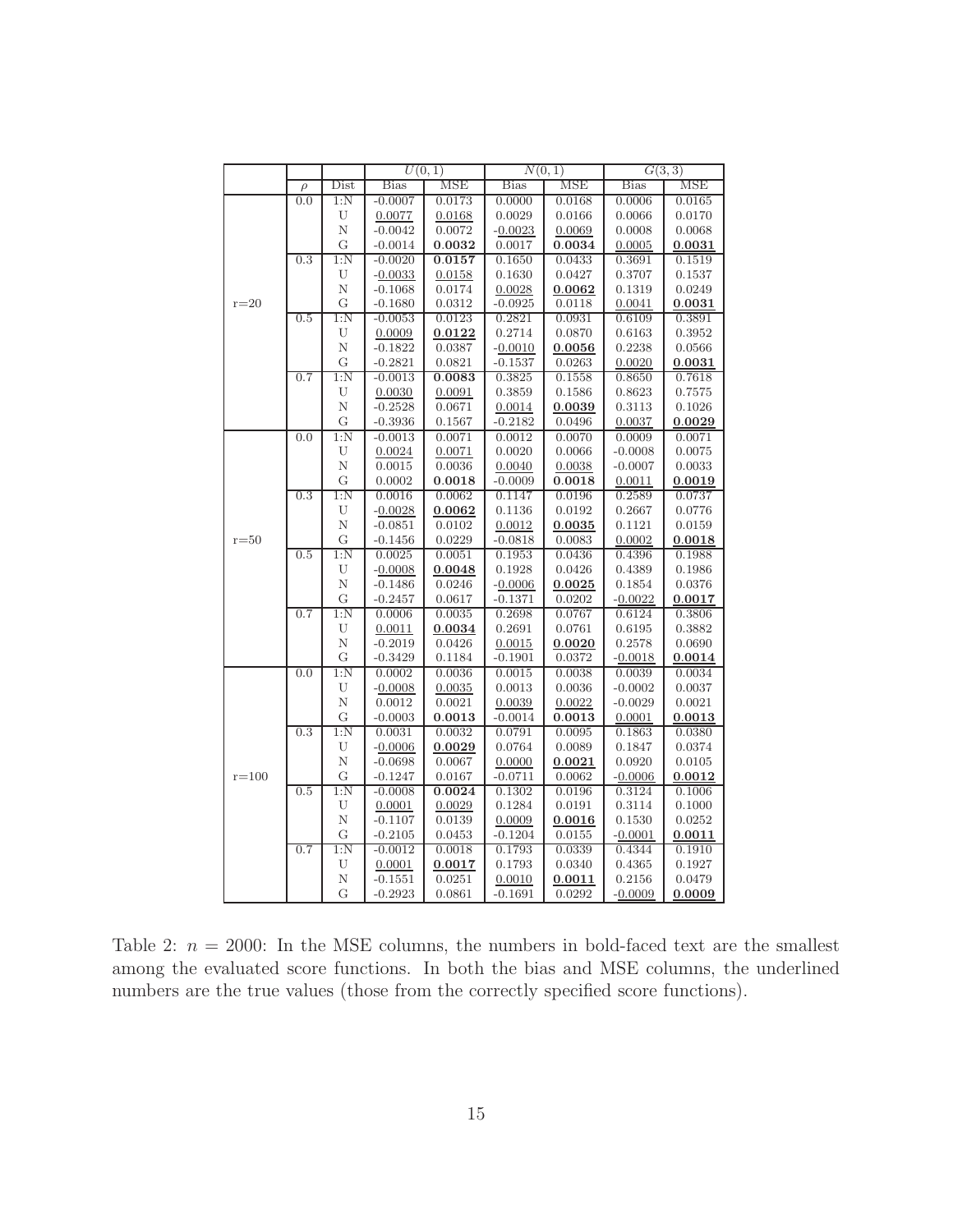the residuals obtained after regressing the next-day return against all other covariates except the rank, "R". These residuals are obtained from the multiple linear regression model, which is defined as follows:

<span id="page-15-0"></span>
$$
RN_{i} = \beta_{0} + \sum_{l=0}^{5} \beta_{l+1} Rl_{i} + \beta_{7} ME_{i} + \beta_{8} T_{i} + \beta_{9} TA_{i} + \epsilon_{i}, \quad i = 1, 2, ..., n,
$$
 (6)

where  $n(=1, 771)$  is the total number of companies on the market. Let  $Y_i^t$  be the absolute (value of the) residual of company i obtained from the regression [\(6\)](#page-15-0). We then select the absolute residuals whose ranks are reported to be within the top 30 for the primary analysis. Below,  $Y_{[r:n]}^t$  is the absolute residual corresponding to rank r on day t for  $r = 1, 2, ..., 30$  and  $t = 1, 2, \ldots, T(= 537).$ 

In Figure 1, we plot the quantiles of  $\{Y_{[r:n]}^t, t = 1, 2, \ldots, T\}$  for each  $r = 1, 2, \ldots, 30$ . This figure reveals that  $Y_{[r:n]}^t$  is not increasing at  $r=1$  and 2, which we hypothesize reflects the heterogeneity of investor expectations with regard to highly attention-grabbing stocks. In other words, the ranking of the Daum board is purely determined by the attention of individual investors, and stocks related to news, that is difficult to characterize as either good or bad, often receive the greatest attention and the highest ranks. We introduce an additional term to explain this apparent local non-monotonicity, and consider the model

<span id="page-15-1"></span>
$$
Y_{[r:n]}^t = \mu_Y^t + \rho^t \sigma_Y^t \alpha_{(r:n)} + \gamma^t I(r \le 2) + \eta_{[r:n]}^t, \quad r = 1, 2, \dots, 30,
$$
\n<sup>(7)</sup>

for  $t = 1, 2, ..., T$  with  $T = 537$  and  $n = 1, 771$ .

#### 5.3 Regression with Ranks

In the regression model, we consider the scores from the standardized distributions of the location-scale families generated by the following three distributions: (i) a uniform distribution on  $(0, 1)$  (called the uniform score), (ii) a positive normal distribution  $X = |Z|$ ,  $Z \sim N(0, 1)$  (called the half-normal score), and (iii) a power-law distribution X whose CDF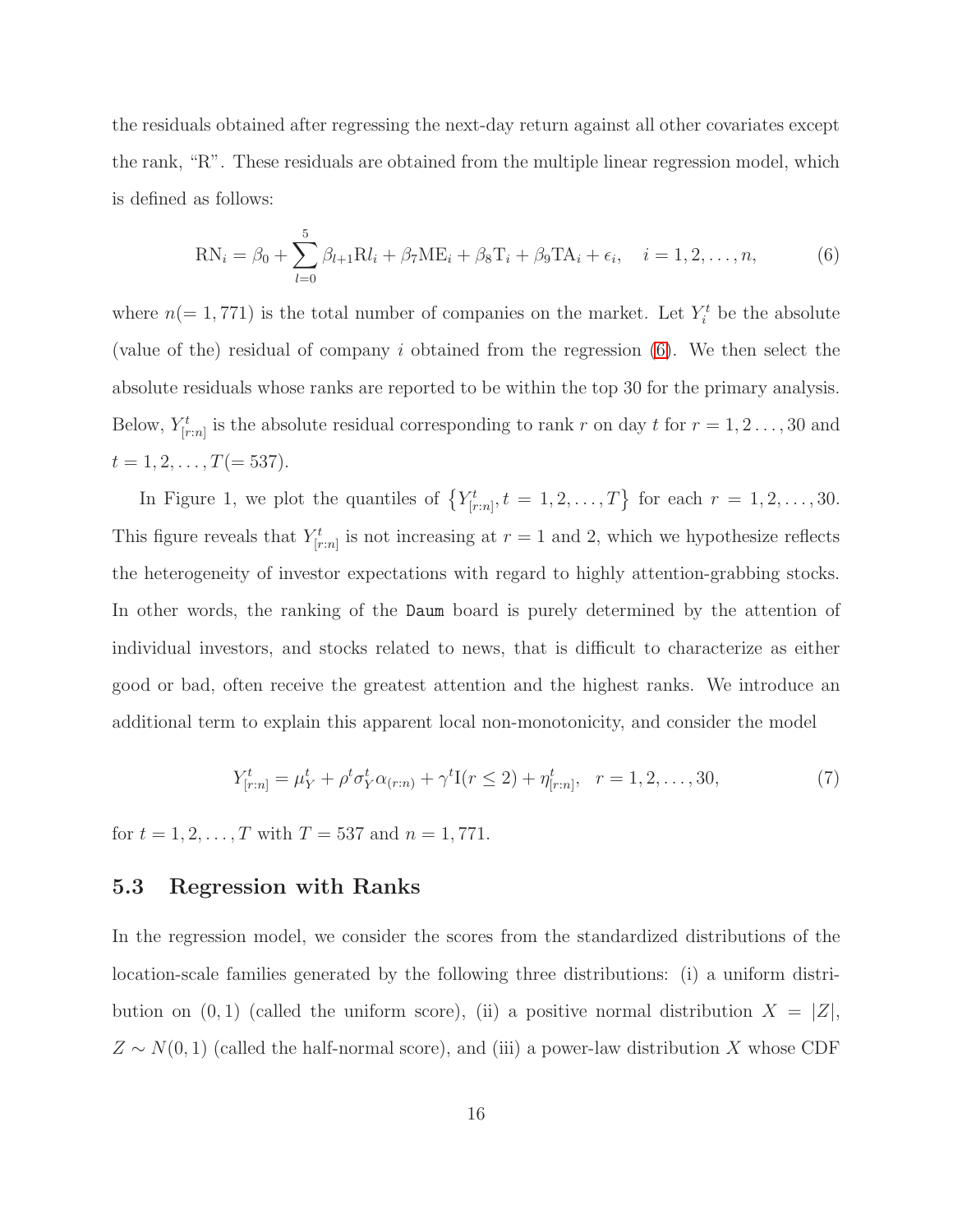

Figure 1: Plot of the means and quantiles of  $\{Y^t_{[r:n]}, t = 1, 2, \ldots, T\}$  for each  $r = 1, 2, \ldots, 30$ .

is  $F(x) = 1 - x^{-\alpha}$  with  $\alpha = 2.3$  (called the power-law score). The scores are illustrated on different scales in Figure 2.

We estimate  $\rho^t$  and  $\gamma^t$  to minimize the empirical squared-error loss of the model [\(7\)](#page-15-1) by iterating the following steps:

1. Given the least-squares estimator of  $\rho$ , denoted by  $\hat{\rho}_{(0)}^t$ , update the estimate of  $\gamma$  as follows:

$$
\widehat{\gamma}^t = \frac{1}{2} \left[ \left( Y^t_{[1:n]} - \mu_Y^t - \sigma_Y^t \widehat{\rho}_{(0)}^t \alpha_{(1:n)} \right) + \left( Y^t_{[2:n]} - \mu_Y^t - \sigma_Y^t \widehat{\rho}_{(0)}^t \alpha_{(2:n)} \right) \right].
$$

2. Given the estimate of  $\gamma$ , denoted by  $\hat{\gamma}_{(0)}^t$ , update the estimate of  $\rho$  using the LSE proposed in the previous section as follows:

$$
\widehat{\rho}^t = \frac{1}{\sigma_Y^t} \left\{ \frac{\sum_{r=1}^{30} \alpha_{(r:n)} \left( Y_{[r:n]}^t - \mu_Y^t - \widehat{\gamma}_{(0)}^t I(r \leq 2) \right)}{\sum_{r=1}^{30} \alpha_{(r:n)}^2} \right\}.
$$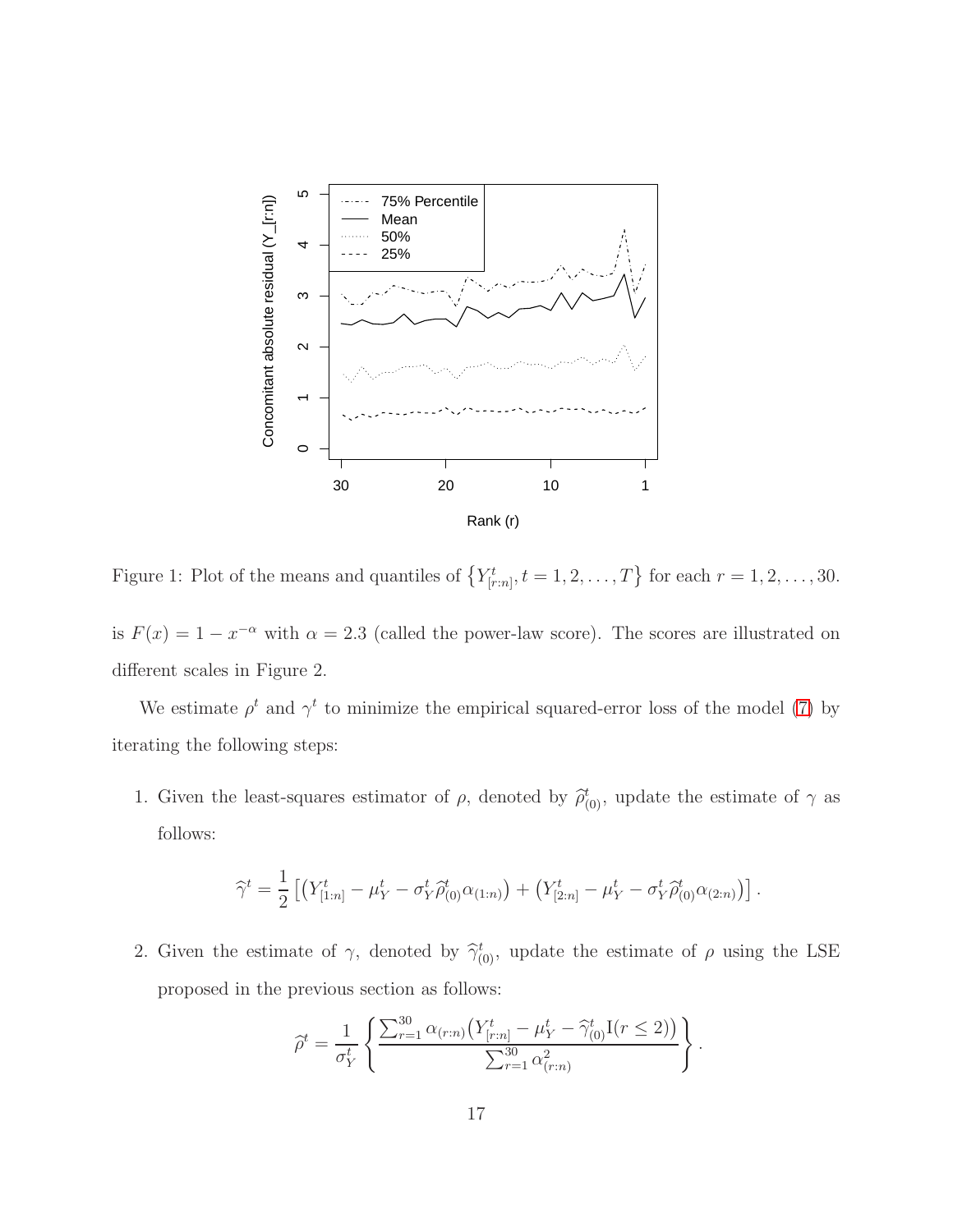

Figure 2:  $\{\alpha_{(r:n)}\}_{r=1,\dots,30}$  for each distribution on different scales, where  $n=1,771$ .

In the analysis, the initial value  $\hat{\rho}_{(0)}^{t}$  is obtained from the preliminary linear regression on  $\left\{\left(\alpha_{(r:n)},(Y_{[r:n]}^t-\mu_Y^t)/\sigma_Y^t\right)\right\}$  $\sum_{r=3,\dots,30}$ ,  $t=1,\dots,T$ , in which the data corresponding to  $r=1,2$ are excluded. By contrast,  $\mu_Y^t$  and  $\sigma_Y^t$  are estimated based on their empirical values as follows:  $\widehat{\mu}_Y^t = \left(\sum_{r=1}^n Y_{[r:n]}^t\right) / n$  and  $(\widehat{\sigma}_Y^t)^2 = \sum_{r=1}^n (Y_{[r:n]}^t - \widehat{\mu}_Y^t)^2 / n$ .

To choose the most appropriate score function among the three considered, we follow the guidelines presented in Section 3.2 and perform a residual analysis. First, we plot  $\alpha_{(r:n)}$  and the quantiles of the corresponding residuals to identify any remaining trend not explained by the model (see Figure 3). This figure shows that the uniform score and the half-normal score exhibit additional linear trends not explained by the linear model [\(7\)](#page-15-1), whereas the power-law score performs well. Second, we plot

$$
\left(\alpha_{(r:n)}, \frac{Y_{[r:n]}^t - \widehat{\mu}_Y}{\widehat{\sigma}_Y}\right), \quad r = 3, 4, \dots, 30, t = 1, 2, \dots, T,
$$

and apply the least-squares fits with/without intercept. As we know from the model [\(3\)](#page-7-0), the estimated regression line with intercept should cross the origin if the scores are correctly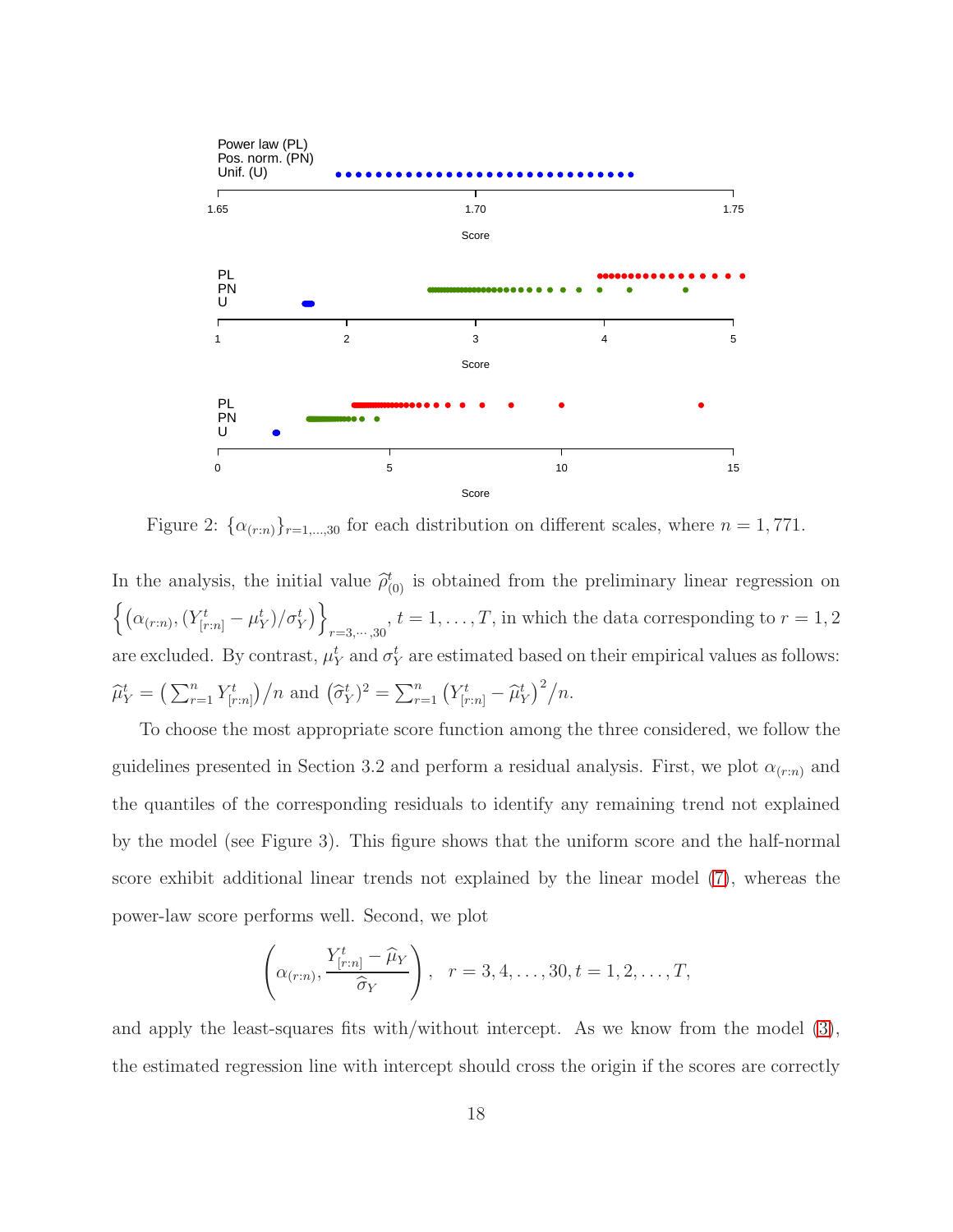specified. Figure 4 reveals that the (estimate of) the intercept of the power-law score is closest to zero among the intercepts of the three considered scores. Finally, the residual sums of squares of the three scores are found to be 152186.7, 150706.3, and 150288.9, respectively. This finding also supports the superiority of the power-law score function, and in the following analysis, we focus on the power-law score function.



Figure 3: The averages and quantiles of the residuals for each rank.

### 5.4 Test of the Effect of Investor Attention on the Next-day Returns

The primary goal of the analysis is to investigate whether the attention of investors affects the returns of a stock on the following day. Specifically, we are interested in testing  $\mathcal{H}_0$  :  $\rho = 0$ under the assumption that  $\rho^t = \rho$  for every t. To test this hypothesis, we consider a combined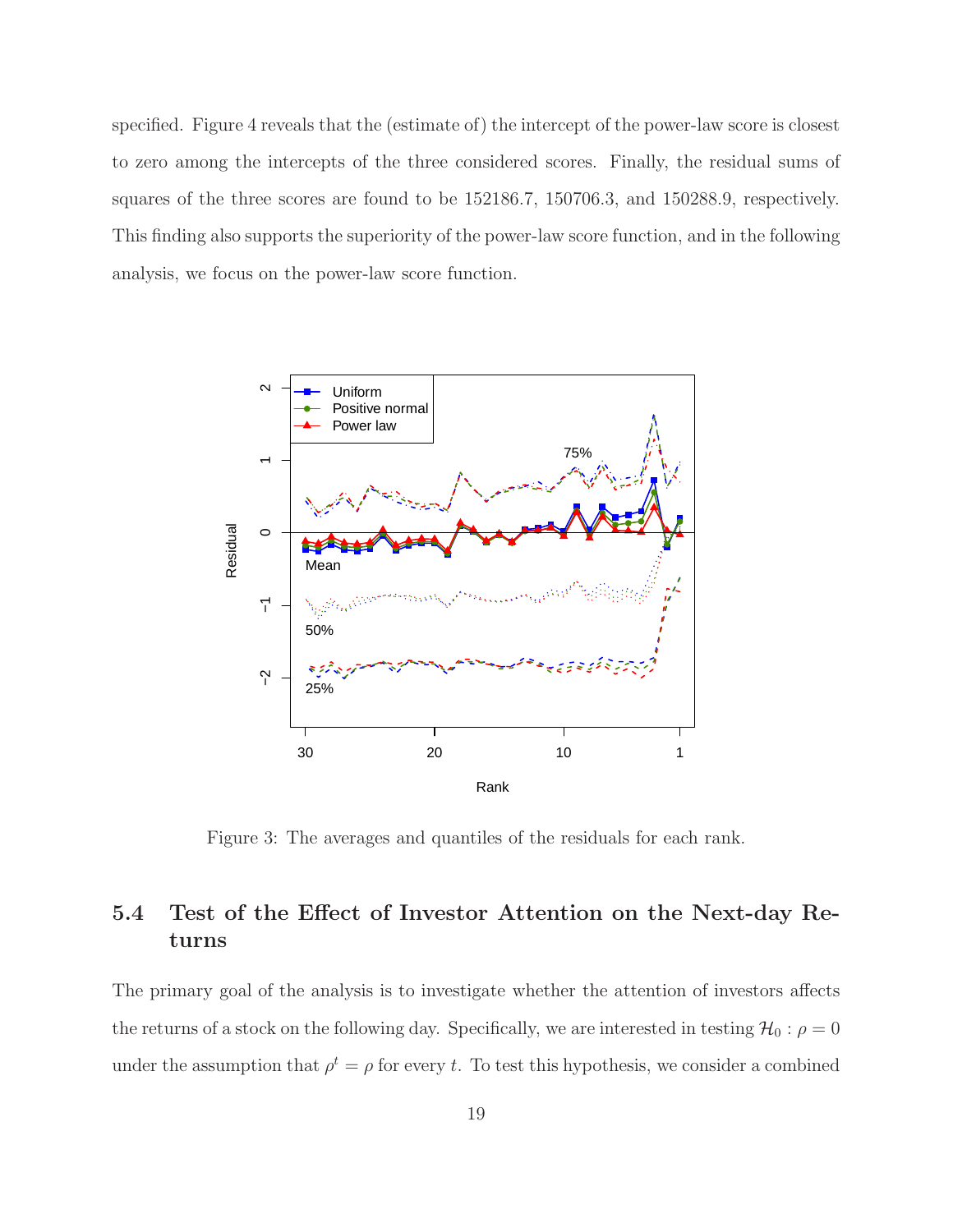

Figure 4: Check of proportionality between the standardized residuals and the scores. Points that are marked by '\*' represent the average standardized residuals for each score (rank), the dotted line represents the fitted model for a naïve simple regression with intercept, and the solid line represents our model. Refer to Sections 3.5 and 5.3 for details.

statistic of  $\{\hat{\rho}^t, t = 1, 2, \dots, T\}$ , that is,

$$
\mathbf{t}_{\rho} = \frac{1}{\sqrt{T}} \sum_{t=1}^{T} U_t,\tag{8}
$$

where  $U_t = \sqrt{n}\hat{\rho}^t$ . Here, the estimates of  $\rho$  for each day t, denoted by  $\hat{\rho}^t$ , are serially dependent on each other, as are the  $U_t$ s. Thus, to obtain the reference distribution of  $\mathbf{t}_{\rho}$ , we further assume that  $\{U_t, t = 1, 2, ..., T\}$  is stationary and that  $E|U_t|^{2+\kappa} < \infty$  for  $\kappa > 0$ . Under these assumptions, the null distribution of  $t<sub>\rho</sub>$  is asymptotically normal with mean 0 and variance

$$
\lim_{T \to \infty} \frac{1}{T} \sum_{k=0}^{T} (T - k) \operatorname{cov}(U_t, U_{t+k}).
$$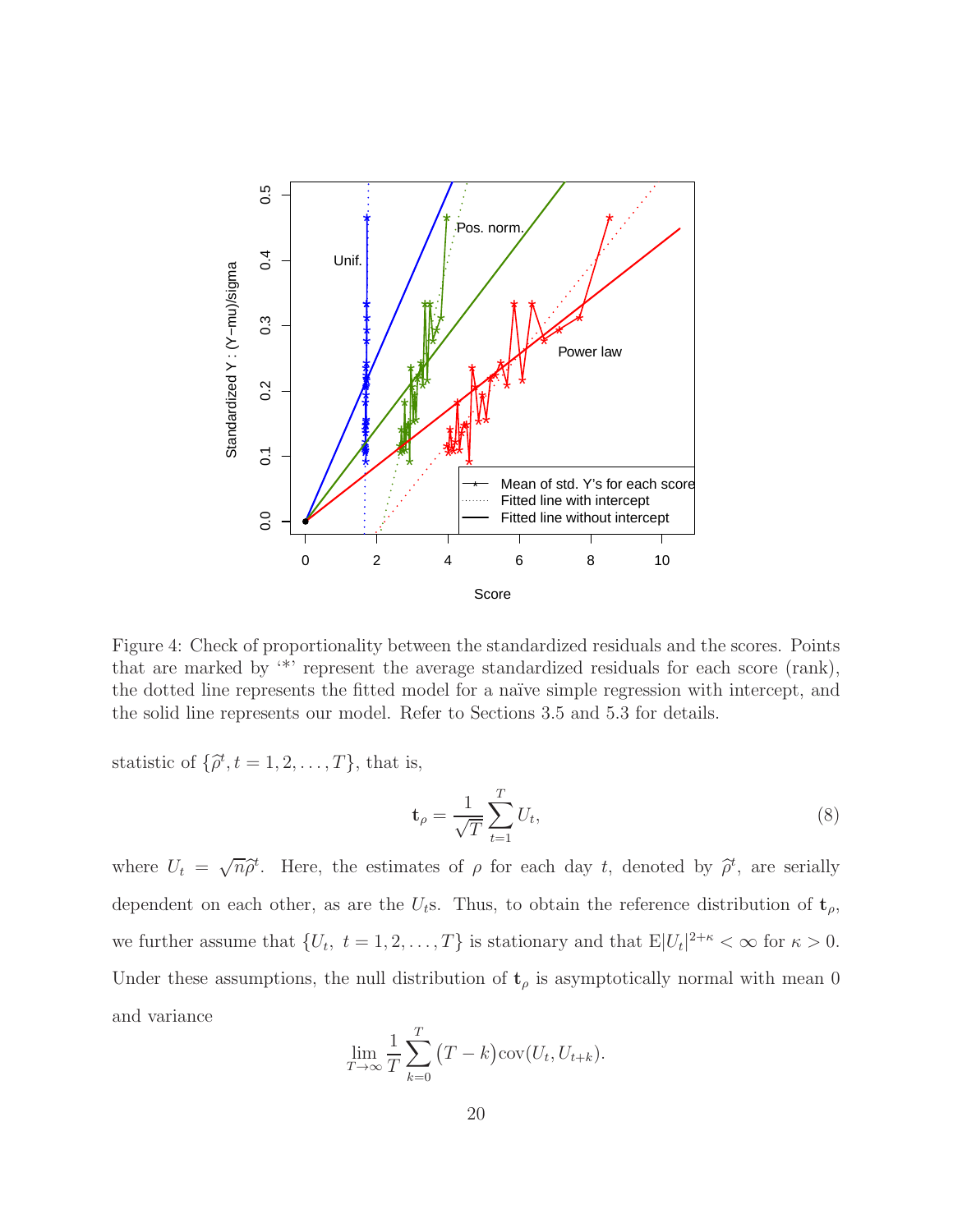The variance can be empirically estimated from the observed values of  $\{U_t, t = 1, 2, ..., T\}$ as

$$
\frac{1}{T} \sum_{k=0}^{m} (T - k) \widehat{\mathrm{cov}}(U_t, U_{t+k})
$$

for sufficiently large  $m$ , where  $\widehat{cov}(U_t, U_{t+k})$  denotes the empirical covariance of the observed statistics  $(U_1, U_{1+k}), (U_2, U_{2+k}), \ldots, (U_{T-k+1}, U_T)$ . An additional interesting feature of the combined procedure is that the test statistic  $t_\rho$  is a rough estimator of  $\rho$  for all T trading days (after the scaling). It is calculated as

<span id="page-20-0"></span>
$$
\frac{1}{\sqrt{T}} \sum_{t=1}^{T} U_t = \frac{1}{\sqrt{T}} \sum_{t=1}^{T} \sqrt{n} \hat{\rho}^t = \sqrt{n} \left( \frac{1}{T} \sum_{t=1}^{T} \hat{\rho}^t \right)
$$
\n
$$
= \sqrt{n} \frac{1}{T} \sum_{t=1}^{T} \sum_{r=1}^{30} \frac{\Delta(r:n)}{\Delta(r:n)} \left\{ Y_{[r:n]}^t - \hat{\mu}_Y^t - \hat{\gamma}^t I(r \le 2) \right\}
$$
\n
$$
\approx \sqrt{n} \frac{1}{\hat{\sigma}_Y} \frac{\sum_{t=1}^{T} \sum_{r=1}^{30} \alpha_{(r:n)} \left\{ Y_{[r:n]}^t - \hat{\mu}_Y - \hat{\gamma}^t I(r \le 2) \right\}}{T \sum_{r=1}^{30} \alpha_{(r:n)}^2} \approx \sqrt{n} \hat{\rho}^{\text{lse}}, \quad (9)
$$

where  $\hat{\rho}^{\text{lse}}$  is the least-squares estimator under the assumption that  $\rho^t = \rho$  for all t. The difference between the right- and left-hand sides of [\(9\)](#page-20-0) lies in the definition of  $\hat{\gamma}^t$ , which is defined using  $\hat{\rho}^t$  rather than  $\hat{\rho}^{\text{lse}}$ .

The results of the test indicate that the average value of  $\hat{\rho}^t$ , which is an estimator of  $\rho$ , is 0.043. The p-value obtained when testing  $\mathcal{H}_0$ :  $\rho = 0$  is less than 10<sup>-5</sup> and statistically supports the association between investor attention and the next-day returns of the stocks.

### 6 Conclusion

In this paper, we study a regression problem based on a partially observed rank covariate. We propose a new set of score functions and study their application in simple linear regression. We demonstrate that the least-squares estimator that is calculated based on the newly proposed score consistently estimates the correlation coefficient between the response and the unobserved true covariate if the score function is correctly specified. We also define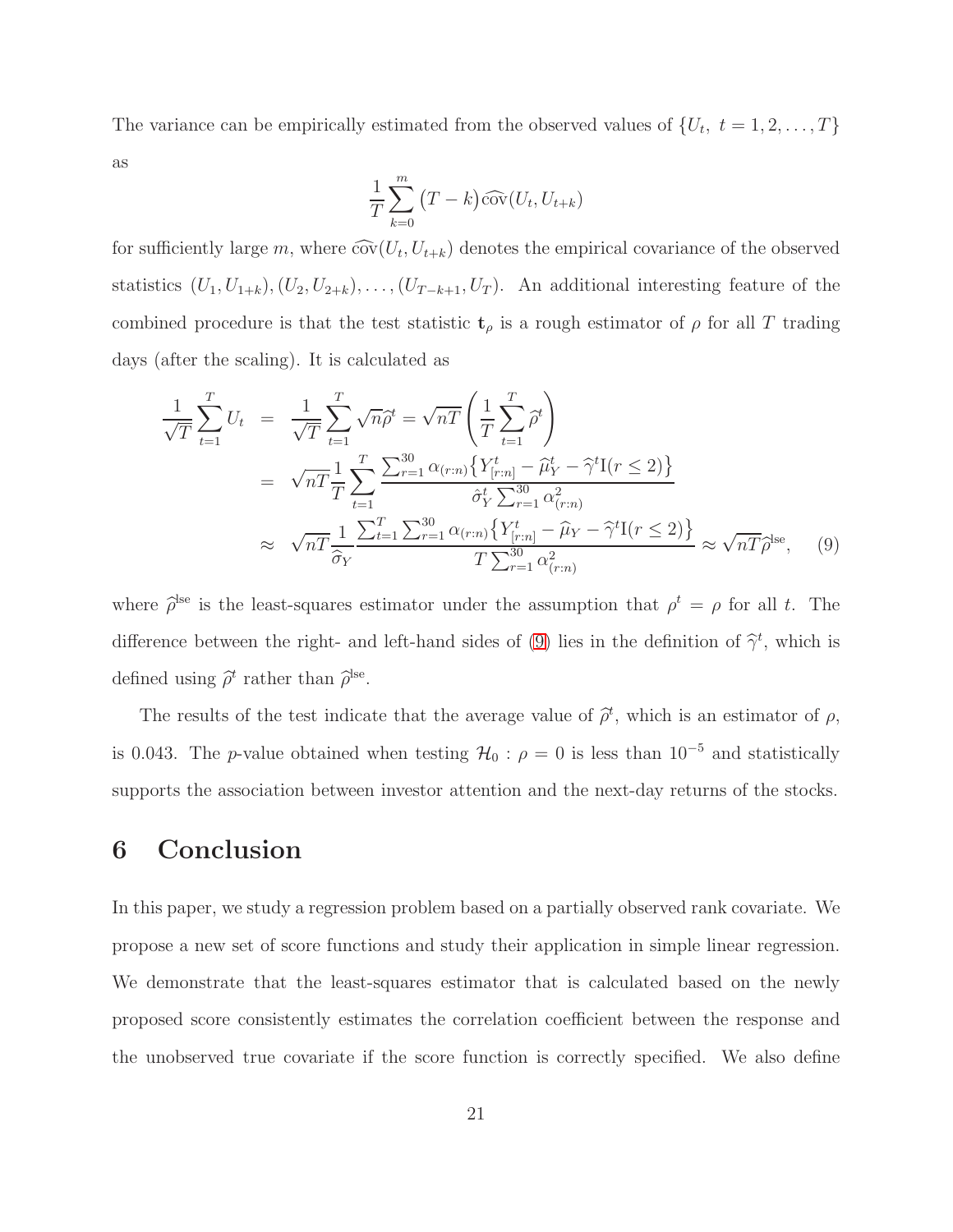procedures based on the obtained residuals to identify the correct score function for the given data. The proposed estimator and procedures are applied to rank data collected from Daum.net, and we empirically verify the association between investor attention and next-day stock returns.

We finally conclude the paper with two discussions on the proposed score function. First, the application of the proposed score function is not restricted to linear regression but may also be appropriate for other statistical procedures based on rank, including the well-known rank aggregation problem [\(Breitling et al.](#page-25-2), [2004](#page-25-2); [Eisinga et al., 2013\)](#page-26-10). Second, the score function still can be used for the the multiple linear regression model

$$
Y_i = X_i \beta + \mathbf{Z}_i^{\mathrm{T}} \eta + \epsilon_i
$$

with an additional covariate vector  $\mathbf{Z} = (Z_1, Z_2, \ldots, Z_q)^{\mathrm{T}}$ . Similarly to the case of the simple linear regression, we have the representations

$$
Y_{[r:n]} = \mu_Y + \frac{X_{(r:n)} - \mu_X}{\sigma_X} \delta + (\mathbf{Z}_{[r:n]} - \mu_Z)^{\mathrm{T}} \eta + \epsilon_{[r:n]},
$$

where  $\delta = \beta \sigma_X$  and  $\epsilon_{[r:n]}, r = 1, 2, \ldots, [ns],$  have mean 0 and independent to each other. Again, the least-squares estimators of  $\delta$  and  $\eta$  are defined as the solutions to

$$
\begin{aligned}\n&\left(\begin{array}{cc}\sum_{r=1}^{[ns]}\alpha_{(r:n)}^2 & \sum_{r=1}^{[ns]}\alpha_{(r:n)}(\mathbf{Z}_{[r:n]}-\overline{\mathbf{Z}}) \\
\sum_{r=1}^{[ns]}\left(\mathbf{Z}_{[r:n]}-\overline{\mathbf{Z}}\right)^{\mathrm{T}}\alpha_{(r:n)} & \sum_{r=1}^{[ns]}\left(\mathbf{Z}_{[r:n]}-\overline{\mathbf{Z}}\right)^{\mathrm{T}}(\mathbf{Z}_{[r:n]}-\overline{\mathbf{Z}})\n\end{array}\right)\left(\begin{array}{c}\n\widehat{\delta} \\
\widehat{\eta}\n\end{array}\right) \\
&=\left(\begin{array}{c}\sum_{r=1}^{[ns]}\alpha_{(r:n)}\left(Y_{[r:n]}-\overline{\mathbf{Y}}\right) \\
\sum_{r=1}^{[ns]}\left(\mathbf{Z}_{[r:n]}-\overline{\mathbf{Z}}\right)^{\mathrm{T}}\left(Y_{[r:n]}-\overline{\mathbf{Y}}\right).\n\end{array}\right),\n\end{aligned}
$$

and conjecture that they consistently estimate  $\delta$  and  $\eta$ .

## Appendix

### A.1 Proof of Theorem 2

Note that  $\hat{\sigma}_Y^2/\sigma_Y^2$  converges in probability to 1 as  $n \to \infty$  and

$$
\sqrt{n}(\widehat{\rho}(s)-\rho) = \sqrt{n} \left\{ \frac{\sigma_Y}{\widehat{\sigma}_Y} \frac{1}{\sigma_Y} \frac{\sum_{r=1}^{[ns]} \alpha_{(r:n)} (Y_{[r:n]} - \widehat{\mu}_Y)}{\sum_{r=1}^{[ns]} \alpha_{(r:n)}^2} - \rho \right\}
$$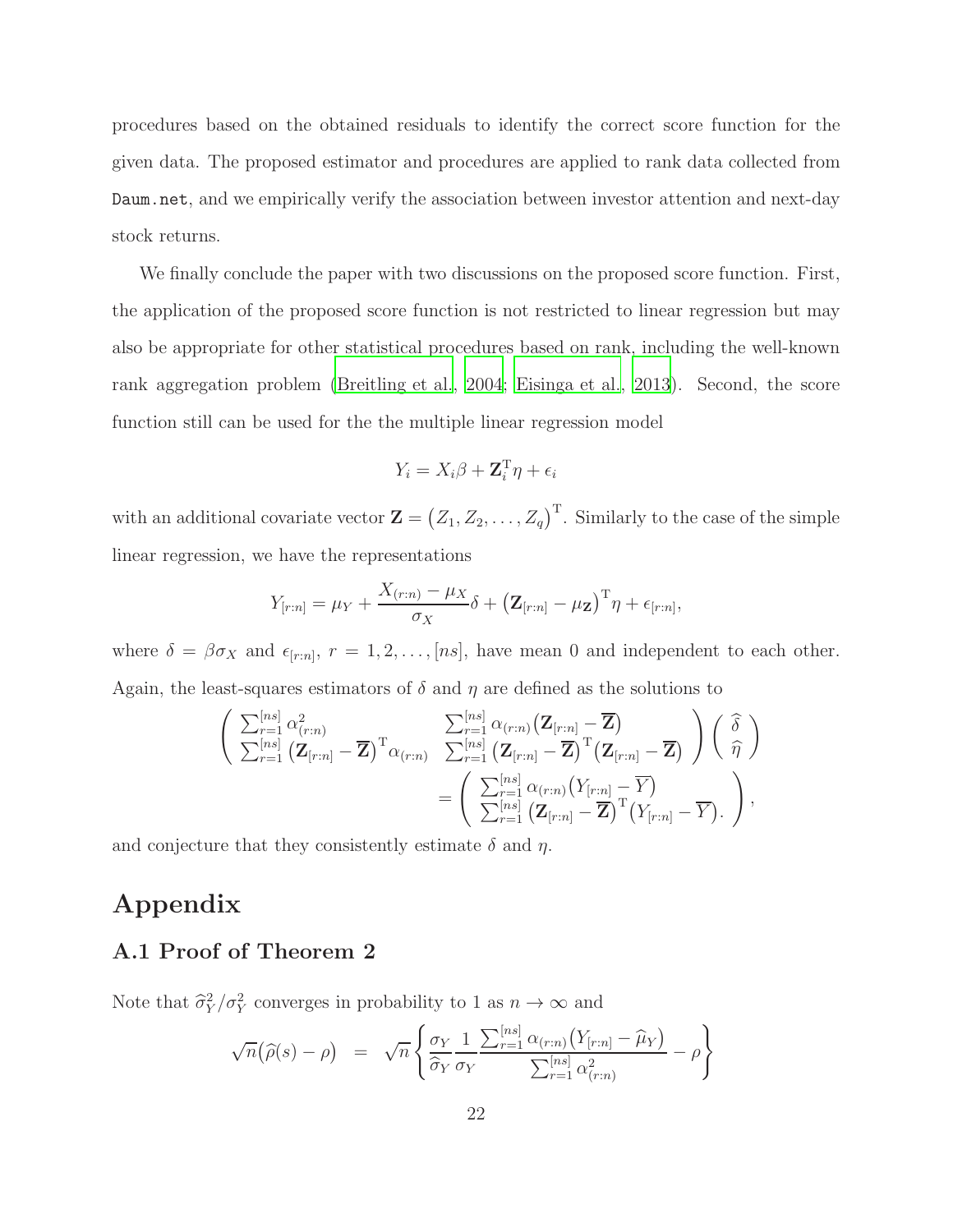has the same limiting distribution with

<span id="page-22-0"></span>
$$
\sqrt{n} \left\{ \frac{1}{\sigma_Y} \frac{\sum_{r=1}^{[ns]} \alpha_{(r:n)} (Y_{[r:n]} - \hat{\mu}_Y)}{\sum_{r=1}^{[ns]} \alpha_{(r:n)}^2} - \rho \right\}
$$
\n
$$
= \sqrt{n} \left\{ \frac{1}{\sigma_Y} \frac{\sum_{r=1}^{[ns]} \alpha_{(r:n)} (Y_{[r:n]} - m(X_{(r:n)}))}{\sum_{r=1}^{[ns]} \alpha_{(r:n)}^2} + \rho \frac{\sum_{r=1}^{[ns]} \alpha_{(r:n)} \left( \left( \frac{X_{(r:n)} - \mu_X}{\sigma_X} \right) - \alpha_{(r:n)} \right)}{\sum_{r=1}^{[ns]} \alpha_{(r:n)}^2} + \frac{1}{\sigma_Y} \frac{\sum_{r=1}^{[ns]} \alpha_{(r:n)} (\mu_Y - \hat{\mu}_Y)}{\sum_{r=1}^{[ns]} \alpha_{(r:n)}^2} \right\}.
$$
\n(10)

Then, equation [\(10\)](#page-22-0) can be written as

$$
\frac{1}{\sigma_Y} \frac{\sqrt{n} \sqrt{n} \Psi_n^{\text{I}}(1)}{\sum_{r=1}^{[ns]} \alpha_{(r:n)}^2} U(s) + \rho \sqrt{n} V(s) + \frac{\sqrt{n}}{\sigma_Y} R(s),
$$

where  $\Psi_n^{\text{I}}(1) = \sum_{r=1}^n \alpha_{(r:n)}^2 \sigma_{(r:n)}^2/n$  and

$$
U(s) = \frac{1}{\sqrt{n\Psi_n^I(1)}} \sum_{r=1}^{[ns]} \alpha_{(r:n)} (Y_{[r:n]} - m(X_{(r:n)}))
$$
  
= 
$$
\frac{1}{\sqrt{n\Psi_n^I(1)}} \sum_{r=1}^{[ns]} \left( \frac{E(X_{(r:n)}) - \mu_X}{\sigma_X} \right) (Y_{[r:n]} - m(X_{(r:n)})),
$$
 (11)

with  $m(X_{(r:n)}) = E(Y|X_{(r:n)}) = \mu_Y + \rho \sigma_Y (X_{(r:n)} - \mu_X) / \sigma_X$  and

$$
V(s) = \frac{\sum_{r=1}^{[ns]} \alpha_{(r:n)} \left( (X_{(r:n)} - \mu_X) / \sigma_X - \alpha_{(r:n)} \right)}{\sum_{r=1}^{[ns]} \alpha_{(r:n)}^2}, \quad R(s) = \frac{\sum_{r=1}^{[ns]} \alpha_{(r:n)} (\mu_Y - \widehat{\mu}_Y)}{\sum_{r=1}^{[ns]} \alpha_{(r:n)}^2}.
$$

Since  $R(s)$  converges in probability to 0, we only consider the  $U(s)$  and  $V(s)$ . Thus, the proof of the theorem is based on the functional central limit theorem for two partial sums of rank statistics,  $U(s)$  and  $V(s)$ .

We first consider the asymptotic distribution of the process of taking the weighted partial sum of the induced rank statistic, which is

<span id="page-22-1"></span>
$$
U(s) = \frac{1}{\sqrt{n\Psi_n^I(1)}} \sum_{r=1}^{[ns]} \alpha_{(r:n)} (Y_{[r:n]} - m(X_{(r:n)}))
$$
  
= 
$$
\frac{1}{\sqrt{n\Psi_n^I(1)}} \sum_{r=1}^{[ns]} \left( \frac{E(X_{(r:n)}) - \mu_X}{\sigma_X} \right) (Y_{[r:n]} - m(X_{(r:n)})).
$$
 (12)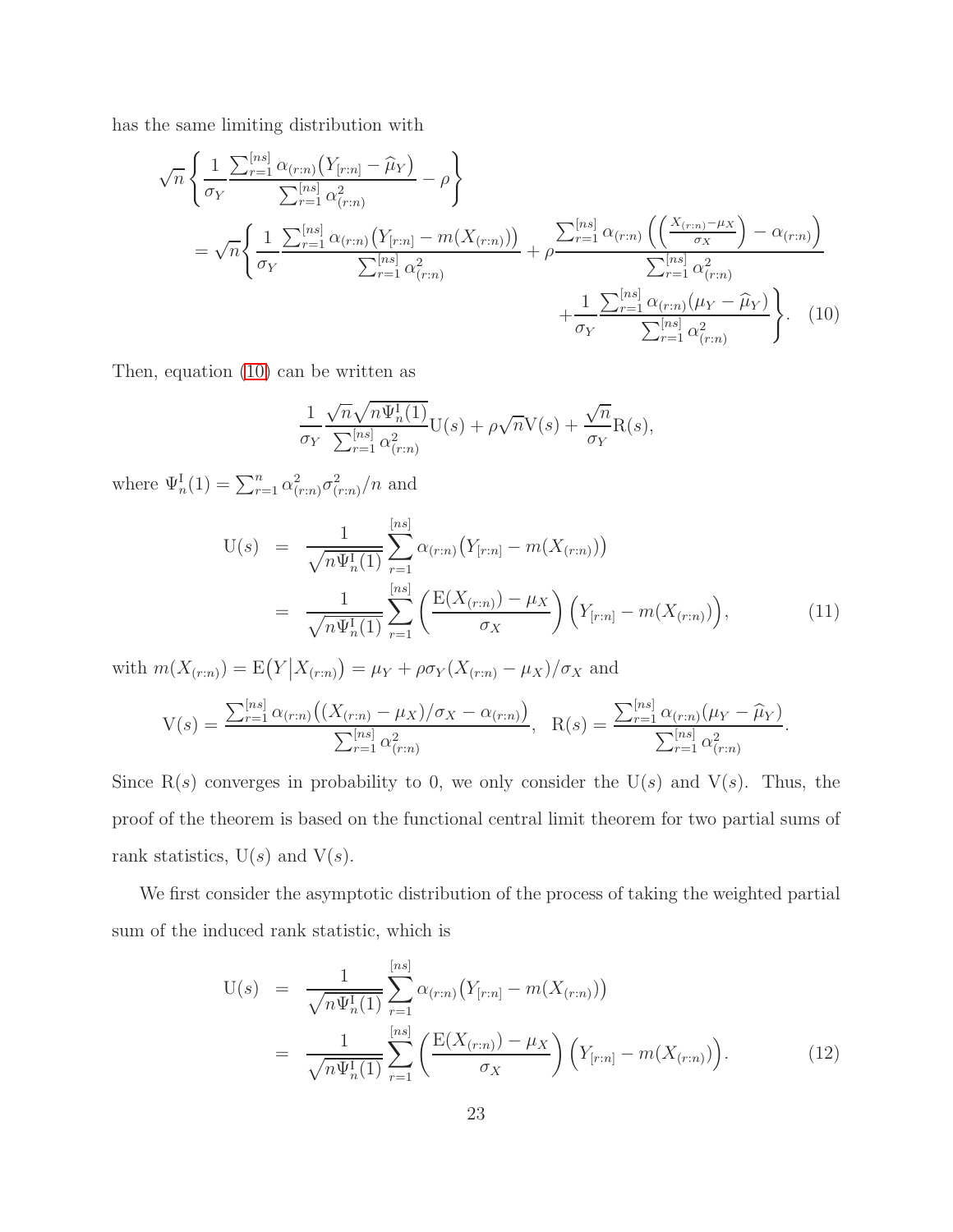The main finding of [Bhattacharya \(1974\)](#page-25-3) is the conditional independence of  $Y_{[1:n]}, \ldots, Y_{[n:n]}$ given  $X_1, X_2, ..., X_n$  (or equivalently,  $X_{(1:n)}, X_{(2:n)}, ..., X_{(n:n)}$ ). Thus, given  $\mathcal{A} = \sigma(X_1, X_2, \dots, X_n, \dots)$ , [\(12\)](#page-22-1) can be read as

$$
S_{nk} = \frac{1}{\sqrt{n\Psi_n^{\{1\}}(1)}} \sum_{r=1}^{k} \alpha_{(r:n)} \sigma_{(r:n)} u_r, \quad k = 1, 2, \dots, n,
$$
\n(13)

where the  $u_r$  are independent, with mean 0 and variance  $\sigma_{(r:n)}^2$ . By applying the basic concept of Skorokhod embedding [\(Shorack and Wellner](#page-27-5), [2009\)](#page-27-5), we obtain a sequence of stopping times  $\tau_{n1}, \tau_{n2}, \ldots, \tau_{nn}$  such that

- these stopping times are conditionally independent given  $A$ ,
- $E(\tau_{nk}|\mathcal{A}) = \sum_{r=1}^{k} \alpha_{(r:n)}^2 \sigma_{(r:n)}^2 / \{n\Psi_n^{\mathrm{I}}(1)\},$
- $\text{var}(\tau_{nk}|\mathcal{A}) = \sum_{r=1}^{k} \alpha_{(r:n)}^4 \mathbb{E}\left\{ (Y_{[r:n]} m(X_{(r:n)}))^4 | \mathcal{A} \right\} / \{n\Psi_n^I(1)\}^2 < \infty$ , and
- $(S_{n1}, S_{n2}, \ldots, S_{nn})$  has the same distribution as  $(W(\tau_{n1}), W(\tau_{n1} + \tau_{n2}), \ldots, W(\tau_{n1} +$  $\tau_{n2} + \cdots + \tau_{nn}$ ), where  $\{W(s), s \in [0, \infty)\}\$ is conventional Brownian motion.

We now consider the embedded partial-sum process  $\{W_n(s): 0 \le s \le 1\}$  that is defined by  $W_n(s) = S_{n[ns]}$ . As in [Bhattacharya \(1974\)](#page-25-3), it suffices to show that

$$
\sup_{0 \le s \le 1} \left| \frac{1}{n} \sum_{r=1}^{[ns]} \tau_{nr} - \frac{\Psi_n^{\{I\}}(s)}{\Psi_n^{\{I\}}(1)} \right| \tag{14}
$$

converges to 0 probability.

For each  $s \in [0,1]$ , the strong law of large numbers states that  $(1/n) \sum_{r=1}^{\lfloor ns \rfloor} \tau_{nr}$  almost certainly converges to  $\Psi_{\infty}^{I}(s)/\Psi_{\infty}^{I}(1)$ . Both  $(1/n) \sum_{r=1}^{[ns]} \tau_{nr}$  and  $\Psi_{n}^{I}(s)/\Psi_{n}^{I}(1)$  are increasing functions of s. Thus, using the same arguments [\(Shorack and Wellner, 2009](#page-27-5), pp. 62), we find that their sup difference also converges to 0.

Second,

$$
\sqrt{n}V(s) = \frac{1}{\Phi_n(s)} \frac{1}{\sqrt{n}} \left\{ \sum_{r=1}^{[ns]} \alpha_{(r:n)} \left( \frac{X_{(r:n)} - \mu_X}{\sigma_X} - \alpha_{(r:n)} \right) \right\} \tag{15}
$$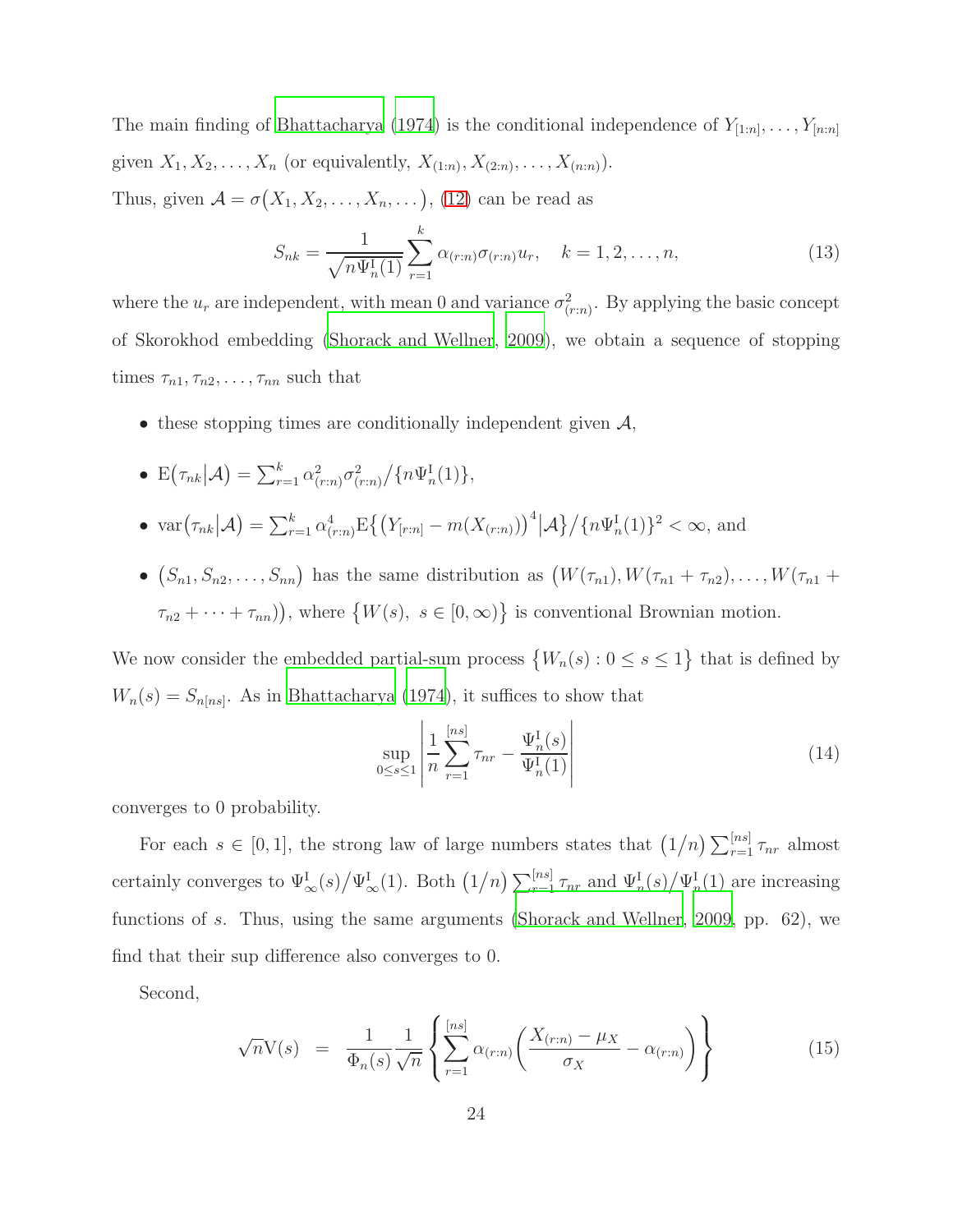is a linear statistic of order statistics and converges to the normal distribution with mean 0 and variance  $\Psi_{\infty}^{II}(s)/\Phi_{\infty}^{2}(s)$  [\(David](#page-26-8), [2003,](#page-26-8) Theorem 11.4). Here, we remark that both  $\Psi_{\infty}^{II}(s)$ and  $\Phi_{\infty}(s)$  can also be written as functionals of the distribution of X, as shown in [\(David,](#page-26-8) [2003\)](#page-26-8).

Finally, summing the asymptotic results of  $U_n(s)$  and  $V_n(s)$ , we find that  $\sqrt{n}(\hat{\rho}(s) - \rho)$ converges to the normal distribution with mean 0 and variance

$$
\frac{\Psi_{\infty}^{I}(s)/\sigma_{Y}^{2} + \rho^{2} \Psi_{\infty}^{II}(s)}{\Phi_{\infty}^{2}(s)}
$$

This concludes the proof.

### A.2 Proof of Theorem 1

We first decompose the sample correlation between  $\overline{S}_n(r)$  and  $Y_{[r:n]}$  as  $A + B + C$ :

$$
A = \frac{1}{n} \sum_{r=1}^{n} \overline{S}_{n}(r) \{ Y_{[r:n]} - m(X_{(r:n)}) \},
$$
  
\n
$$
B = \frac{1}{n} \sum_{r=1}^{n} \overline{S}_{n}(r) \{ m(X_{(r:n)}) - \mu_{Y} \},
$$
  
\n
$$
C = \frac{1}{n} \sum_{r=1}^{n} \overline{S}_{n}(r) \{ \mu_{Y} - \overline{Y}_{n} \},
$$

where  $m(X_{(r:n)}) = \mu_Y + \rho \sigma_Y X_{(r:n)}$ . In below, we compute the limit of each A, B, and C. First, similarly to the convergence of  $U(s)$  (with  $s = 1$ ) in Appendix A, we can show that  $\sqrt{n}A$  converges in distribution to a normal random variable and, thus, A converges to 0 in probability. Second, similarly to the convergence of  $R(s)$  (with  $s = 1$ ) in Appendix A, we can show that  $\sqrt{n}C$  converges in distribution to a normal random variable and, thus, C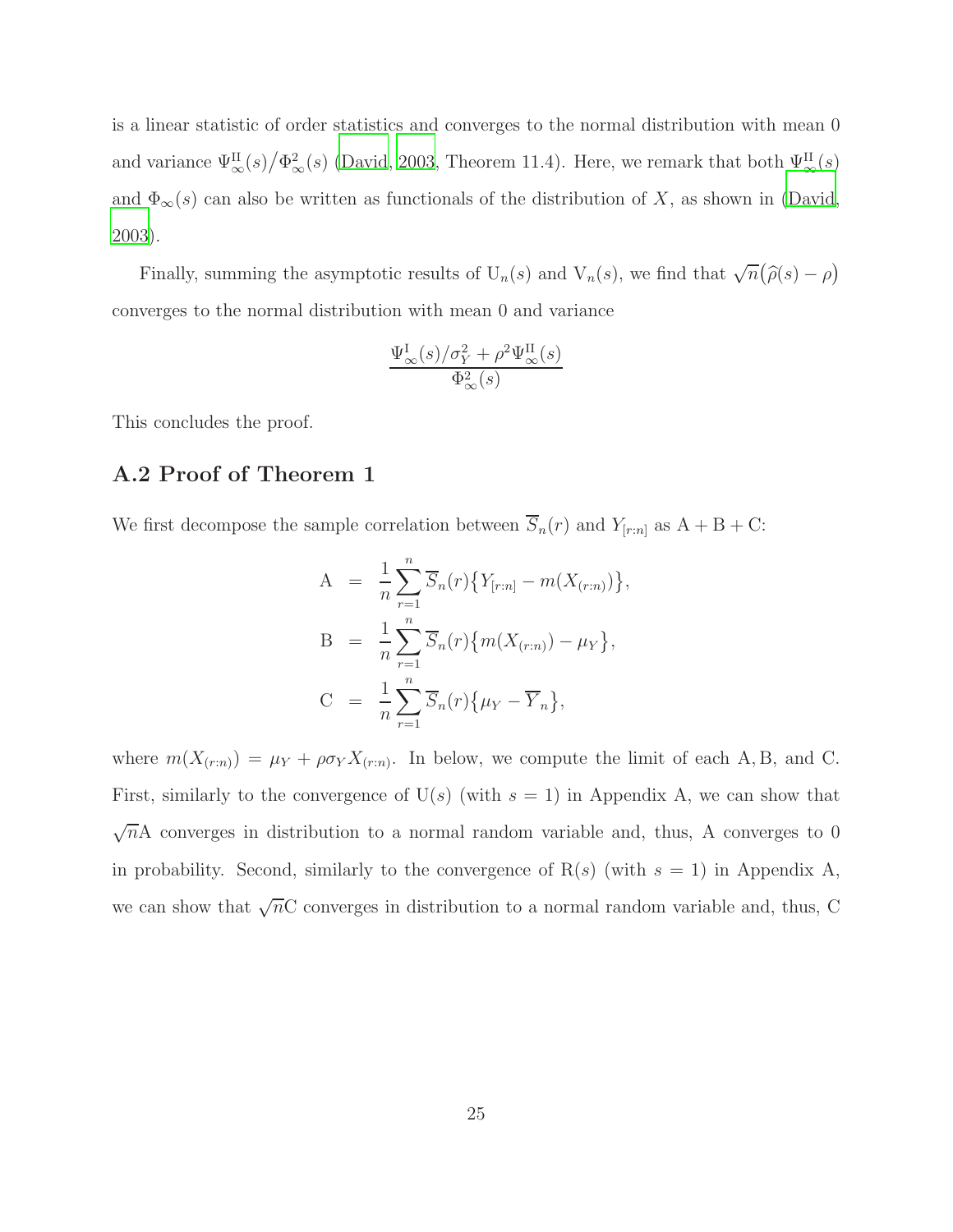converges to 0 in probability. Lastly,

$$
B = \frac{1}{n} \sum_{r=1}^{n} \overline{S}_n(r) \{ m(X_{(r:n)}) - \mu_Y \}
$$
  
\n
$$
= \rho \sigma_Y \cdot \frac{1}{n} \sum_{r=1}^{n} \overline{S}_n(r) \frac{X_{(r:n)} - \mu_X}{\sigma_X}
$$
  
\n
$$
= \rho \sigma_Y \cdot \frac{1}{n} \sum_{r=1}^{n} \overline{S}_n(r) \left\{ \frac{X_{(r:n)} - \mu_X}{\sigma_X} - \alpha_{(r:n)} \right\} + \rho \sigma_Y \cdot \frac{1}{n} \sum_{r=1}^{n} \overline{S}_n(r) \alpha_{(r:n)},
$$

whose first term converges to 0 in probability similarly to the convergence of  $V(s)$  (with  $s = 1$ ) in Appendix A. Hence, B converges in probability to the limit of

<span id="page-25-4"></span>
$$
\rho \sigma_Y \cdot \frac{1}{n} \sum_{r=1}^n \overline{S}_n(r) \alpha_{(r:n)}.
$$
\n(16)

Since  $\sum_{r=1}^n \overline{S}_n^2$  $n_n^2(r) = 1$  and  $\sum_{r=1}^n \alpha_{(r:n)}^2$  approaches 1, [\(16\)](#page-25-4) is maximized when  $\overline{S}_n(r) = \alpha_{(r:n)}$ in asymptotic.

### References

- <span id="page-25-3"></span>Bhattacharya, P. K. (1974). Convergence of sample paths of normalized sums of induced order statistics. The Annals of Statistics, 2, 1034–1039.
- <span id="page-25-2"></span>Breitling, R., Armengaud, P., Amtmann, A. and Herzyk, P. (2004). Rank products: a simple, yet powerful, new method to detect differentially regulated genes in replicated microarray experiments. FEBS Letters, 573, 83-92.
- <span id="page-25-0"></span>Camerer, C. (2003). The behavioral challenge to economics: Understanding normal people. Conference Series, Proceedings, 48. Paper presented at Federal Bank of Boston 48th Conference on 'How humans behave: Implications for economics and policy'.
- <span id="page-25-1"></span>Costantini, P., Linting, M., and Porzio, G.C. (2010). Mining performance data through nonlinear PCA with optimal scaling. Applied Stochastic Models in Business and Industry, 26(1), 85-101.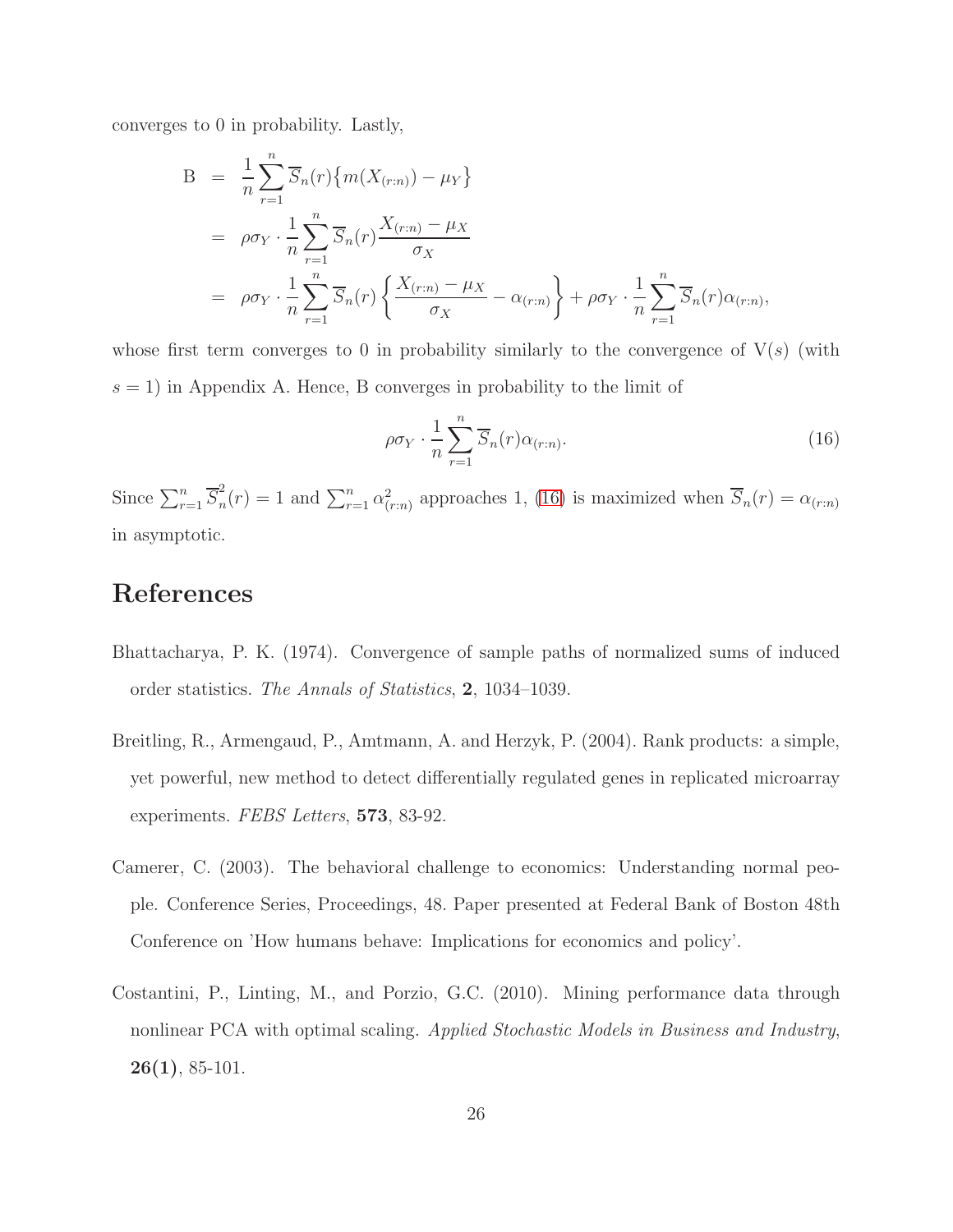- <span id="page-26-9"></span>David, H.A. and Galambos, J. (1974). The asymptotic theory of concomitants of order statistics. Journal of Applied Probability, 11, 762-770.
- <span id="page-26-8"></span>David, H.A. (2003). *Order Statistics*. John Wiley and Sons, New Jersey.
- <span id="page-26-6"></span>de Leeuw, J. and Mair, P. G (2009). Gifi methods for opti- mal scaling in R: The package homals. *Journal of Statistical Software*, **31(4)**, 2009.
- <span id="page-26-10"></span>Eisinga, R., Breitling, R. and Heskes, T. (2013). The exact probability distribution of the rank product statistics for replicated experiments. FEBS Letters, 587, 677-682.
- <span id="page-26-3"></span>Gertheiss, J. (2014). ANOVA for factors with ordered levels. *Journal of Agricultural*, *Bio*logical, and Environmental Statistics, 19, 258–277.
- <span id="page-26-4"></span>Graubard, B.I. and Korn, E.L. (1987). Choice of column scores for testing independence in ordered 2K contingency tables. Biometrics, 43, 471-476.
- <span id="page-26-5"></span>Ivanova, A. and Berger, V.W. (2001). Drawbacks to integer scoring for ordered categorical data. Biometrics, 57, 567-570.
- <span id="page-26-1"></span>Hájek, J. (1968). Asymptotic normality of simple linear rank statistics under alternatives. Annals of Mathematical Statistics, 39, 325-346.
- <span id="page-26-2"></span>Hora, S.C. and Conover, W.J. (1984). The F-statistic in the two-way layout with rank-score transformed data. Journal of the American Statistical Association, 79, 668-673.
- <span id="page-26-7"></span>Jacoby, W.G. (2016) opscale: A Function for Optimal Scaling. http://polisci.msu.edu/jacoby/icpsr/scaling/computing/alsos/acoby,%20opscale%20MS.pdf (August 31, 2016).
- <span id="page-26-0"></span>Kahneman, D. (1973). Attention and Effort. Prentice-Hall, New Jersey.